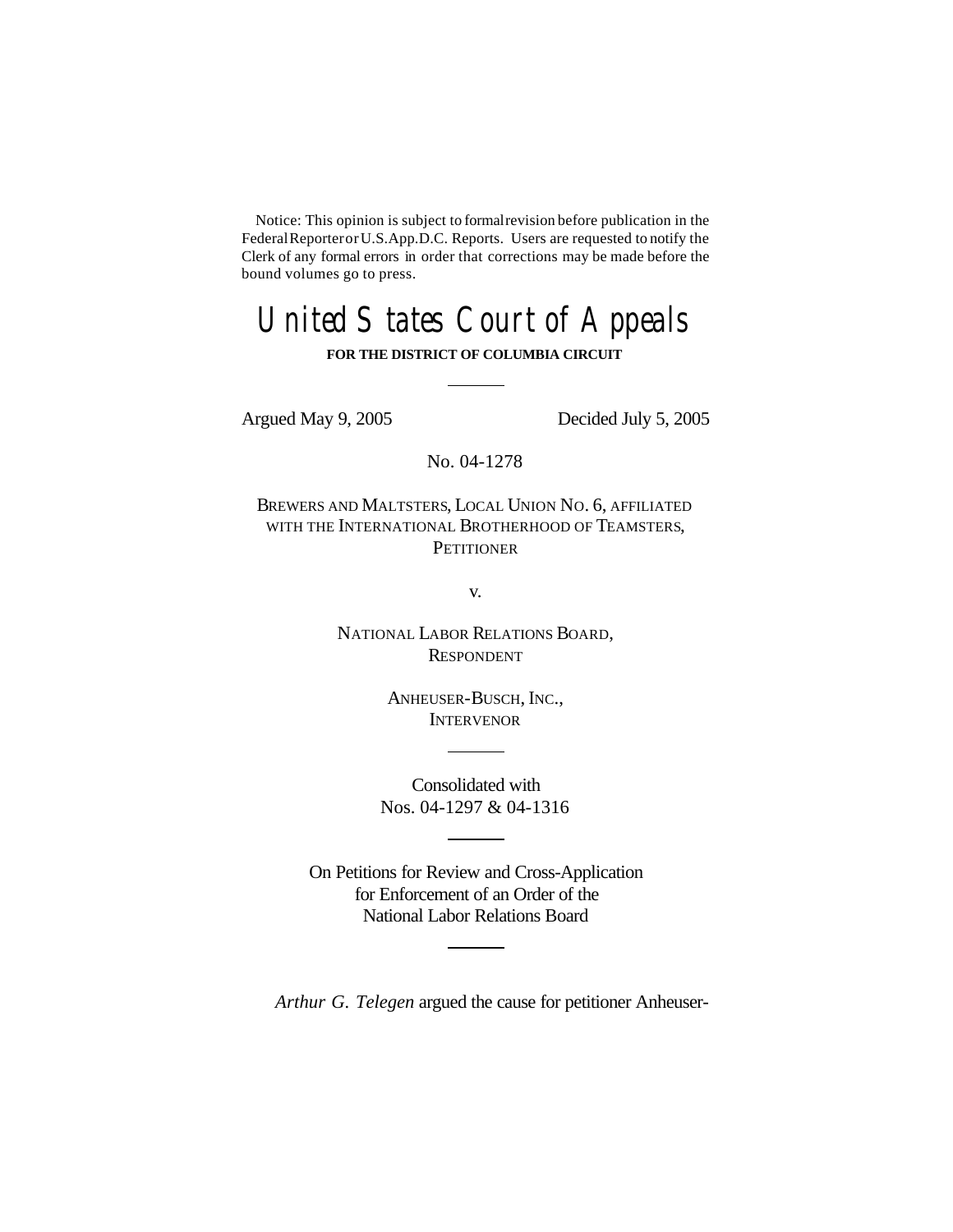Busch, Inc. With him on the briefs was *Robert A. Fisher*. *John H. Henn* entered an appearance.

*Arthur J. Martin* argued the cause for petitioner Brewers and Maltsters, Local Union No. 6. With him on the briefs was *Stacey A. Aschemann*.

*Philip A. Hostak*, Attorney, National Labor Relations Board, argued the cause for respondent. With him on the brief were *Arthur F. Rosenfeld*, General Counsel, *John H. Ferguson*, Associate General Counsel, *Aileen A. Armstrong*, Deputy Associate General Counsel, and *Robert J. Englehart*, Supervisory Attorney.

*Arthur G. Telegen* and *Robert A. Fisher* were on the brief for intervenor Anheuser-Busch, Inc.

*Arthur J. Martin* and *Stacey A. Aschemann* were on the brief for intervenor Brewers and Maltsters, Local Union No. 6.

Before: GINSBURG, *Chief Judge*, and SENTELLE and ROGERS, *Circuit Judges*.

Opinion for the Court filed by *Circuit Judge* ROGERS.

Opinion dissenting in part filed by *Circuit Judge* SENTELLE.

ROGERS, *Circuit Judge*: Anheuser-Busch, Inc. installed hidden surveillance cameras to monitor an area where its employees occasionally work and take breaks. As a result of misconduct that Anheuser-Busch discovered on footage from the cameras, five employees were discharged and lesser discipline was imposed on eleven others. The National Labor Relations Board, with one member dissenting, ruled that Anheuser-Busch violated section 8(a)(5) and (1) of the National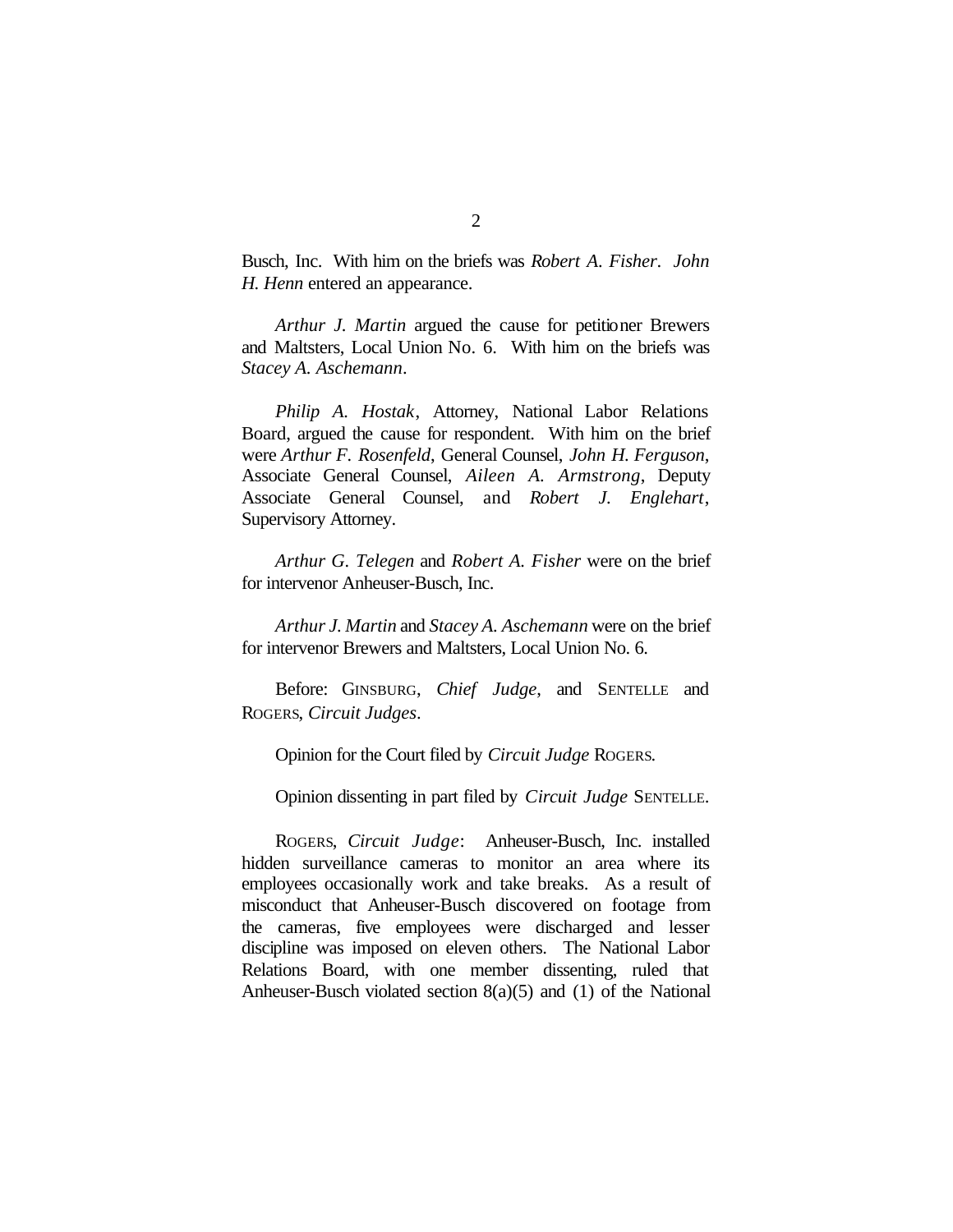Labor Relations Act, as amended ("the Act"), 29 U.S.C. §  $158(a)(5)$ , (1) (2000), by failing to bargain with Brewers and Maltsters, Local Union No. 6 over the installation and use of the hidden surveillance cameras and by failing to provide the Union with information it requested about the use of such cameras. *Anheuser-Busch, Inc.*, 342 N.L.R.B. No. 49 (July 22, 2004). The Board, with a different member dissenting, refused to order Anheuser-Busch to rescind the discipline and to make the disciplined employees whole. *Id.* Anheuser-Busch petitions for review of the Board's determination that it violated the Act, the Union petitions for review of the Board's remedy, and the Board cross-applies for enforcement of its Order. We deny Anheuser-Busch's petition, grant the Union's petition, and remand the case to the Board to determine the appropriate remedy.

## **I.**

In response to concern that an elevator motors room on the roof of one of its buildings was being used for activities inconsistent with its employees' work assignments and possibly for drug use, Anheuser-Busch installed two hidden surveillance cameras to monitor that room and the rooftop stairs leading to it. The elevator motors room is on the eighth-floor roof of Stockhouse 16, one of Anheuser-Busch's brewing facilities in St. Louis, Missouri, and, as its name suggests, it contains the electrical motors and systems that operate the building's elevators. It is accessible using a short staircase located on the roof. Although employees do not work frequently in that room, on at least a monthly basis bargaining-unit employees enter the room to perform a lock-out and tag-out procedure that immobilizes the elevators for cleaning. There are no signs restricting access to the roof, and Anheuser-Busch never instructed its employees that they could not use the elevator motors room as a break room, although the door to that room is marked with a sign indicating that only authorized personnel are permitted inside. Anheuser-Busch is aware that employees use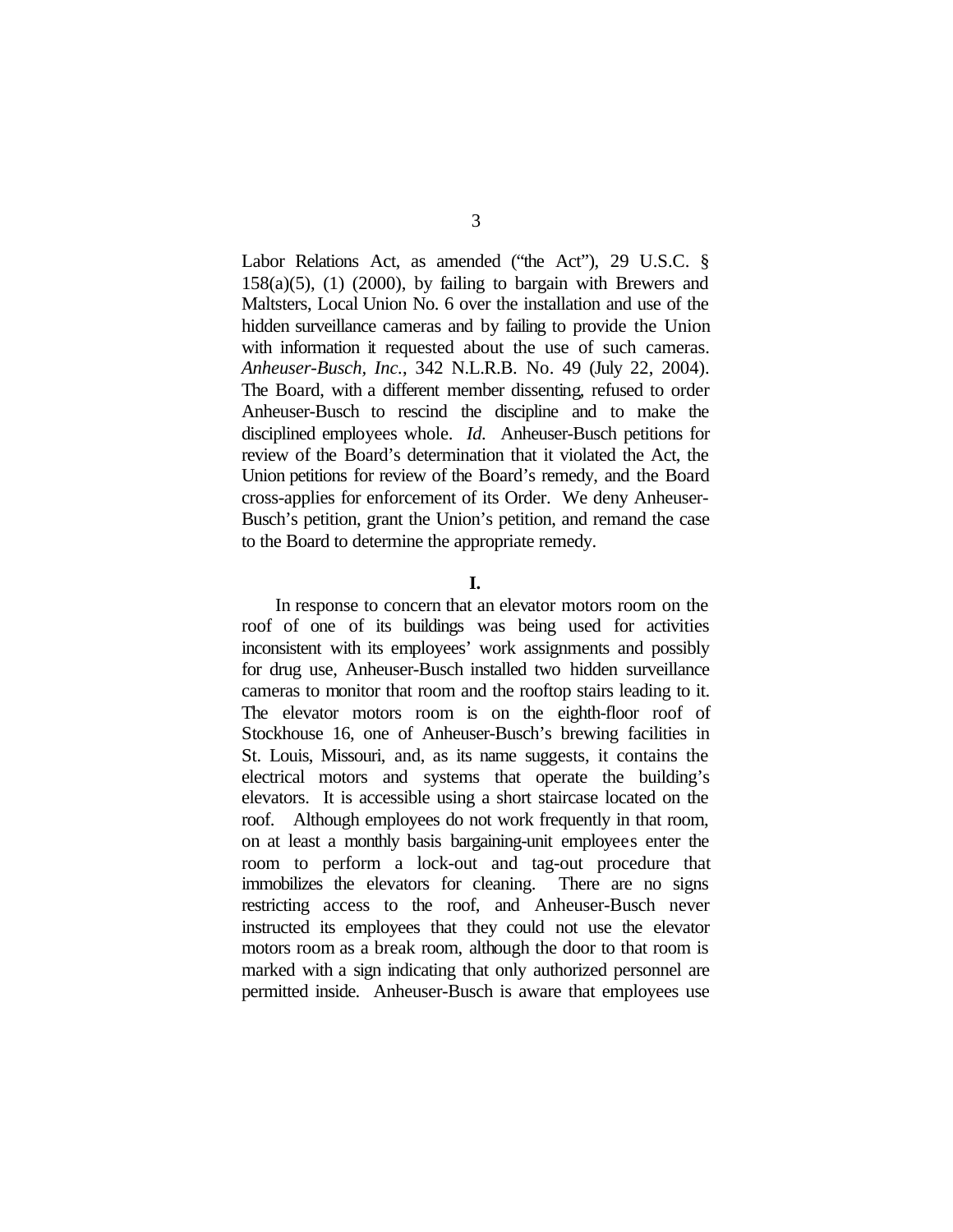the roof as a break area to escape the extreme temperatures in the Stockhouse, and the Board concluded that "the elevator motors room became an extension of the roof break area." *Anheuser-Busch, Inc.*, 342 N.L.R.B. No. 49, slip op. at 1.

During an inspection of the premises in late April or early May 1998, an Anheuser-Busch supervisor informed Assistant Brewmaster Mel Harris that he had discovered a table, four chairs, a number of mattress-sized foam pads, and pieces of cardboard in the elevator motors room. Harris notified Anheuser-Busch's Captain of Security William Dougherty, and they, along with the Manager of Human Resources, inspected the room. According to the Administrative Law Judge ("ALJ"), these articles led Dougherty to conclude that "persons were using the room for reasons inconsistent with any work assignment and possibly illegal drug activity might be ongoing." *Id.* at 7. In response, on May 17, 1998, Anheuser-Busch installed a non-oscillating hidden surveillance camera in a gang box with a pinhole; it was directed toward the stairs that led from the roof to the elevator motors room. A few weeks passed before Dougherty reviewed the video footage. Although the footage revealed that individuals were using flashlights to enter the elevator motors room at night, it was too dark to determine the individuals' identities or what they were doing. To remedy this problem, in early June 1998 Anheuser-Busch placed a special lens on that camera so that it could be used in low-light conditions, and it installed a second hidden surveillance camera inside the elevator motors room that was trained on the room's entrance. Both cameras operated continuously from the moment they were installed until Anheuser-Busch removed them on June 30, 1998.

The complete video footage revealed sixteen identifiable employees engaging in misconduct by smoking marijuana, urinating on company property, and/or being away from their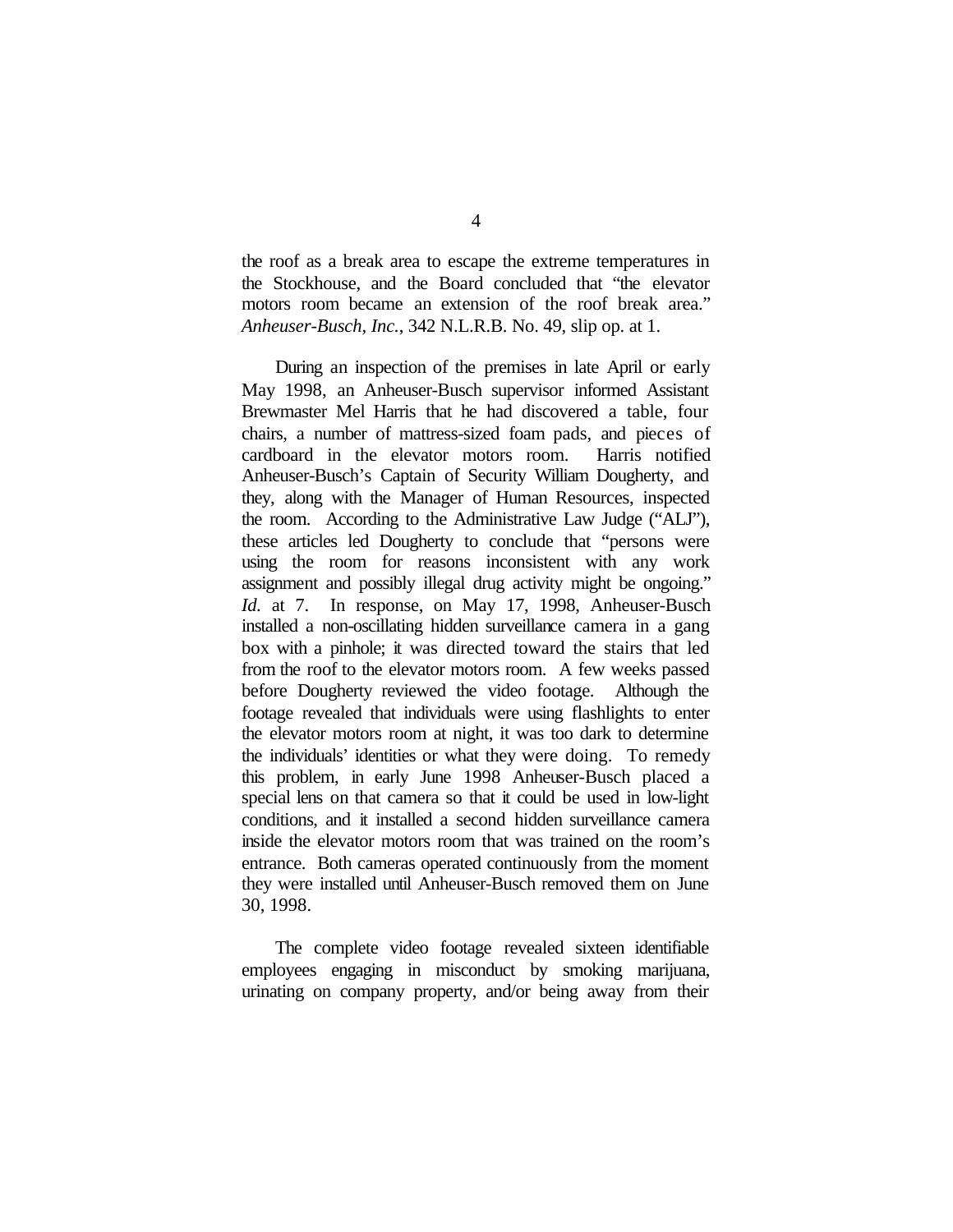assigned work areas for extended periods. It also showed four employees not engaged in misconduct – two employees were performing the lock-out and tag-out procedure, one employee was removing a ladder, and one employee was engaging in no obvious work activity. Anheuser-Busch informed the Union of the hidden surveillance cameras on July 1, 1998 – the day after they were removed. The Union objected to not being informed prior to the use of the cameras, but Anheuser-Busch maintained, as it does in this court, that it had no obligation to notify or to bargain with the Union over their installation and use. Over the next two months, Anheuser-Busch conducted sixteen investigatory meetings at which each employee admitted engaging in misconduct. At the first such meeting, the Union again asked why it had not been notified prior to the cameras' installation. Anheuser-Busch responded that it was a matter of "corporate security" over which it had no obligation to bargain. Following the investigatory meetings, Anheuser-Busch disciplined the sixteen employees: five were discharged for violating the company's drug use policy; seven received lastchance agreements for leaving assigned work areas for extended periods, sleeping, and urinating on the roof; and four were suspended for leaving assigned work areas for extended periods.

The Union filed grievances on behalf of each employee, and, on October 5, 1998, before the initial arbitration hearing, it wrote to Anheuser-Busch requesting information relating to the installation and use of hidden surveillance cameras or other monitoring devices "[i]n order to carry out its responsibility under the Collective Bargaining Agreement and to properly investigate the grievance and prepare for the arbitration." Anheuser-Busch responded on October 22, 1998, by providing information about the installation of the two hidden surveillance cameras, but it stated that it was "still in the process of determining whether there is any additional information responsive to" the Union's request. On November 2, 1998, the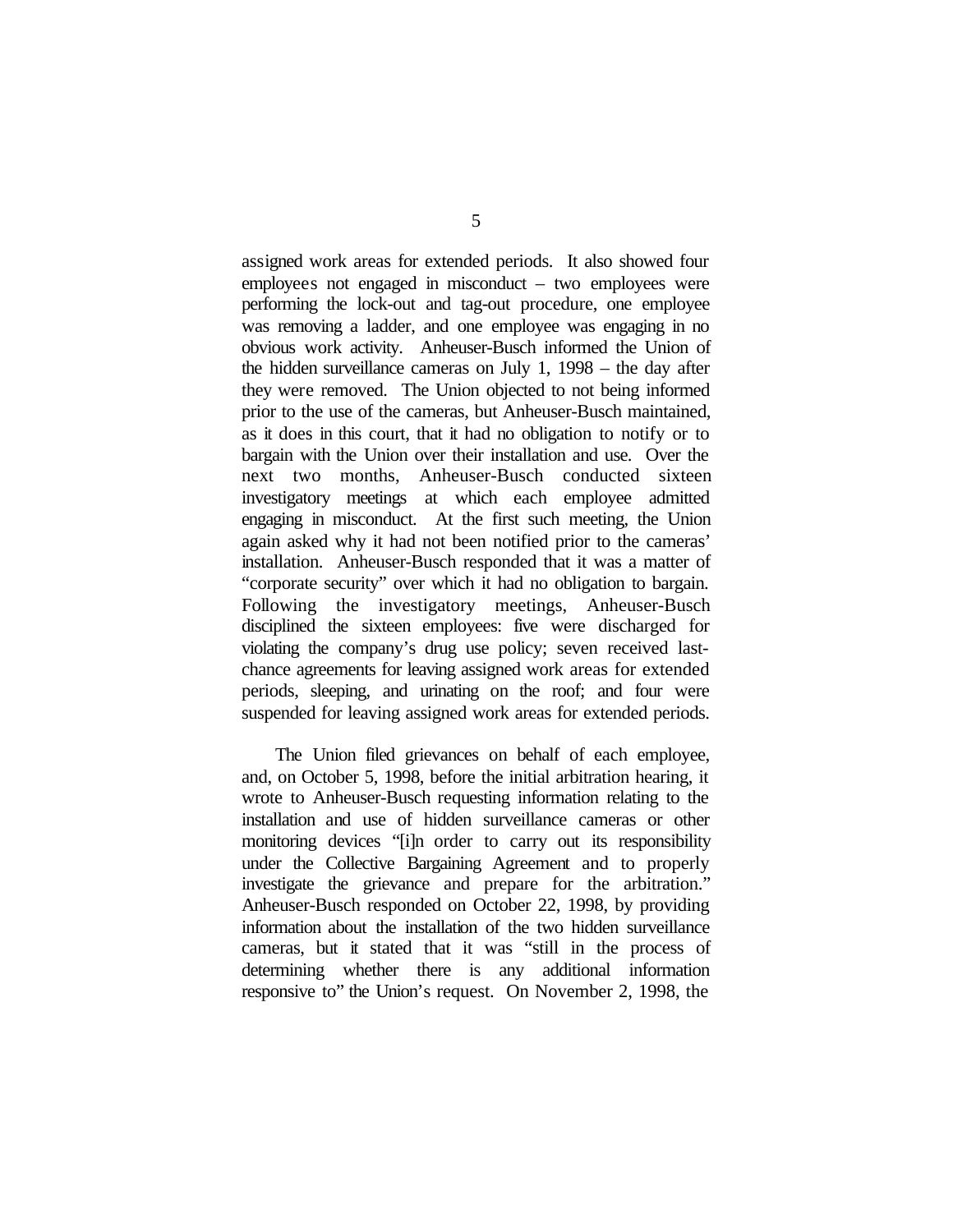Union's counsel repeated the request, and Anheuser-Busch's counsel responded the next day by stating that the information was not relevant to the arbitration but that he was willing to discuss the matter at the upcoming hearing. The parties proceeded to arbitrate three of the employee discharges – deferring the remaining two until the resolution of this proceeding – and three arbitrators independently sustained the discharges but did not rule on the refusal-to-bargain issue. Anheuser-Busch, however, did not provide the Union with the requested information until May 25, 1999 – the first day of the unfair labor practice hearing before the ALJ.

On September 29, 1998, the Union filed an unfair labor practice charge that, as amended on November 13, 1998, alleged that Anheuser-Busch committed two violations of section  $8(a)(5)$  and  $(1)$  of the Act: first, by unilaterally installing hidden surveillance cameras and disciplining sixteen employees as a result of information obtained from those cameras; and second, by failing to provide information about the use, installation, and extent of the cameras. On November 23, 1998, the Board's General Counsel issued a complaint alleging violations of section  $8(a)(5)$  and (1), which was amended on May 18, 1999, to allege more specifically that Anheuser-Busch failed and refused to provide information that the Union requested orally and in writing.

After a two-day hearing, the ALJ issued his decision on October 1, 1999. Relying on *Colgate-Palmolive Co.*, 323 N.L.R.B. 515 (1997), the ALJ concluded that an employer's installation and use of hidden surveillance cameras in the workplace is a mandatory subject of bargaining. The ALJ therefore ruled that Anheuser-Busch violated the Act when it placed such cameras in what the ALJ determined to be a work and break area, but the ALJ refused to order make whole relief for the disciplined employees because "it is not consistent with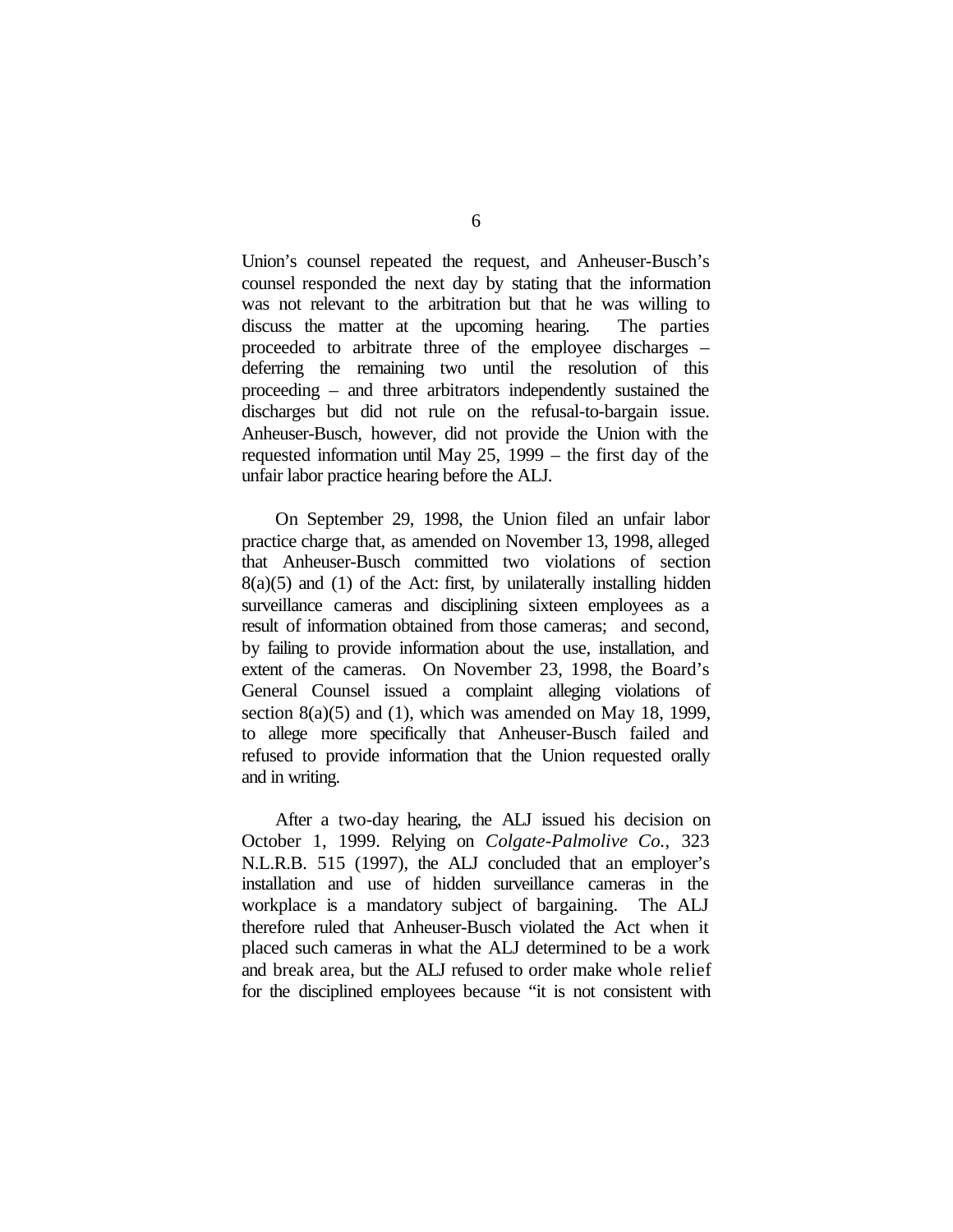the policies of the Act or public policy generally to reward [employees] who engage in unprotected conduct." *Anheuser-Busch*, 342 N.L.R.B. No. 49, slip op. at 9. The ALJ also ruled that the company did not violate the Act by refusing to furnish information in response to the Union's oral request on or about July 2, 1998, but that it did violate the Act when it failed to furnish information in response to the Union's request by letter of October 5, 1998. Anheuser-Busch, the Union, and the General Counsel filed exceptions to the ALJ's decision.

Nearly five years later, a divided three-member panel of the Board issued its Decision and Order. *Anheuser-Busch, Inc.*, 342 N.L.R.B. No. 49 (July 22, 2004). One two-member majority (Chairman Battista and Member Walsh; Member Schaumber, dissenting) affirmed the ALJ's ruling that Anheuser-Busch violated section  $8(a)(5)$  and  $(1)$  by failing to notify and to bargain with the Union before installing and using hidden surveillance cameras in the workplace. That majority relied on *National Steel Corp. v. NLRB*, 324 F.3d 928 (7th Cir. 2003), *enforcing* 335 N.L.R.B. 747 (2001), to reinforce that the use of such cameras is a mandatory subject of bargaining. Another two-member majority (Chairman Battista and Member Schaumber; Member Walsh, dissenting) affirmed the ALJ's decision not to revoke the discipline. Relying on *Taracorp Industries*, 273 N.L.R.B. 221 (1984), this majority ruled that section 10(c) of the Act, 29 U.S.C.  $\S$  160(c), precludes makewhole relief even when misconduct is discovered through unlawful means. It distinguished *Great Western Produce*, 299 N.L.R.B. 1004 (1990), and *Tocco, Inc.*, 323 N.L.R.B. 480 (1997) – two cases where the Board ordered the revocation of discipline that was based on misconduct – because it said those cases involved a unilateral change in a rule regulating employee conduct and the discipline came directly from the unilateral change. In contrast, that majority found "an insufficient nexus in the instant case between [Anheuser-Busch's] unlawful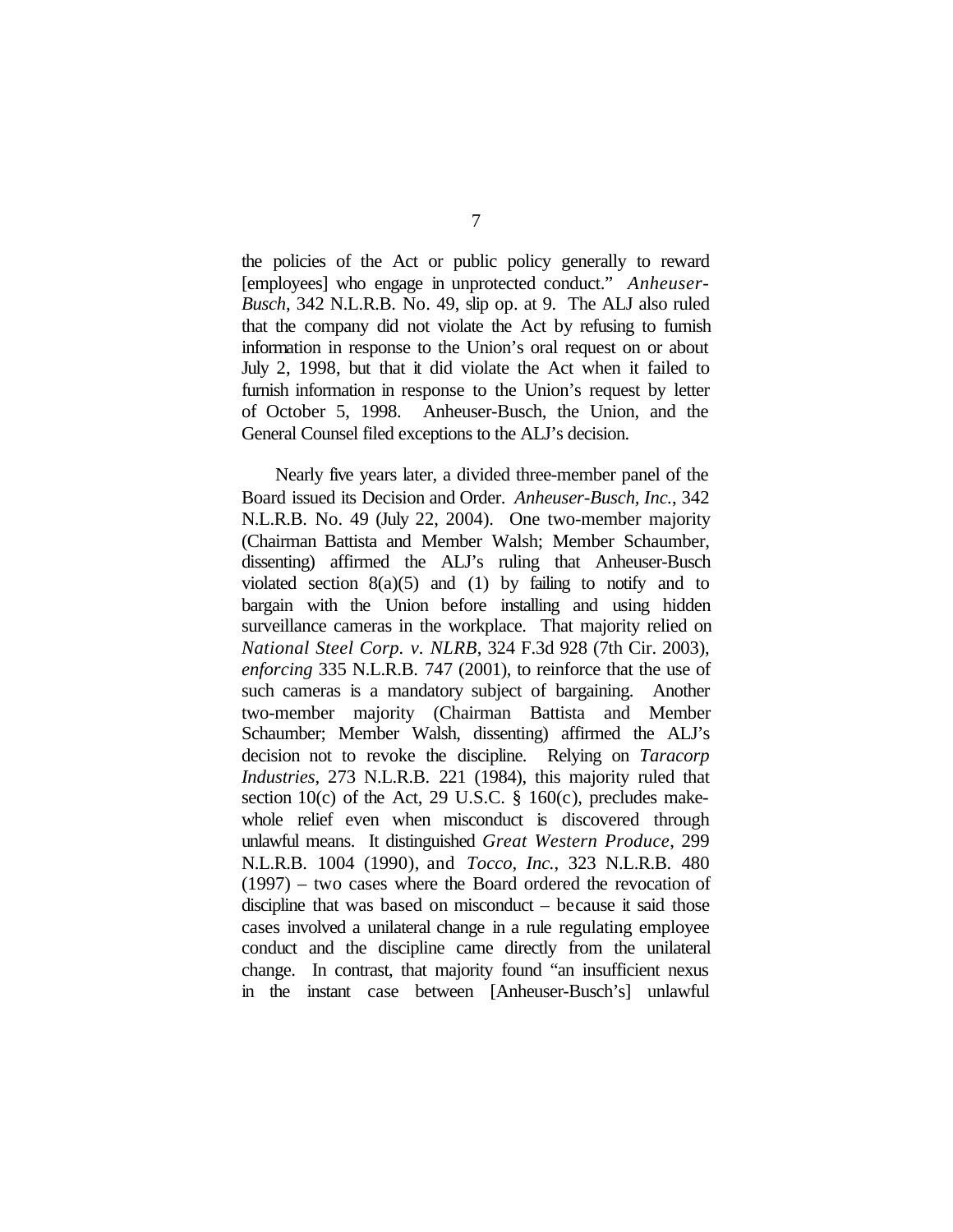installation and use of the cameras and the employees' misconduct to warrant a make-whole remedy." *Anheuser-Busch*, 342 N.L.R.B. No. 49, at slip op. 2. The Board unanimously affirmed, without discussion, the ALJ's rulings regarding Anheuser-Busch's responses to the Union's requests for information. The Board's Order directed Anheuser-Busch to cease and to desist, to bargain, upon request, respecting the installation and use of surveillance cameras and any other mandatory subject of bargaining, to respond in a timely manner to the Union's information requests respecting matters relevant to bargaining-unit employees, and to post appropriate remedial notices. Anheuser-Busch petitions for review of the Board's ruling that it violated the Act, the Union petitions for review of the Board's remedial Order, and each has intervened to oppose the other's petition. The Board seeks enforcement of its Order.

# **II.**

Under section  $8(a)(5)$  of the Act, it is an unfair labor practice for an employer to refuse to bargain with the exclusive bargaining representative of its employees, 29 U.S.C. §  $158(a)(5)$ , and a violation of section  $8(a)(5)$  constitutes a derivative violation of section 8(a)(1), *Exxon Chem. Co. v. NLRB*, 386 F.3d 1160, 1164 (D.C. Cir. 2004). The duty to bargain is mandatory with respect to the subjects listed in section 8(d) of the Act, 29 U.S.C.  $\S$  158(d), i.e., wages, hours, and terms and conditions of employment. *See Litton Fin. Printing Div. v.NLRB*, 501 U.S. 190, 198 (1991). Subjects that are "plainly germane to the 'working environment'" and are "not among those 'managerial decisions, which lie at the core of entrepreneurial control'" are deemed "terms and conditions of employment" and therefore are mandatory subjects of bargaining. *Ford Motor Co. v. NLRB*, 441 U.S. 488, 498 (1979) (quoting *Fibreboard Paper Prods. Corp. v. NLRB*, 379 U.S. 203, 222, 223 (1964) (Stewart, J., concurring)). Thus, an employer's unilateral change in a term or condition of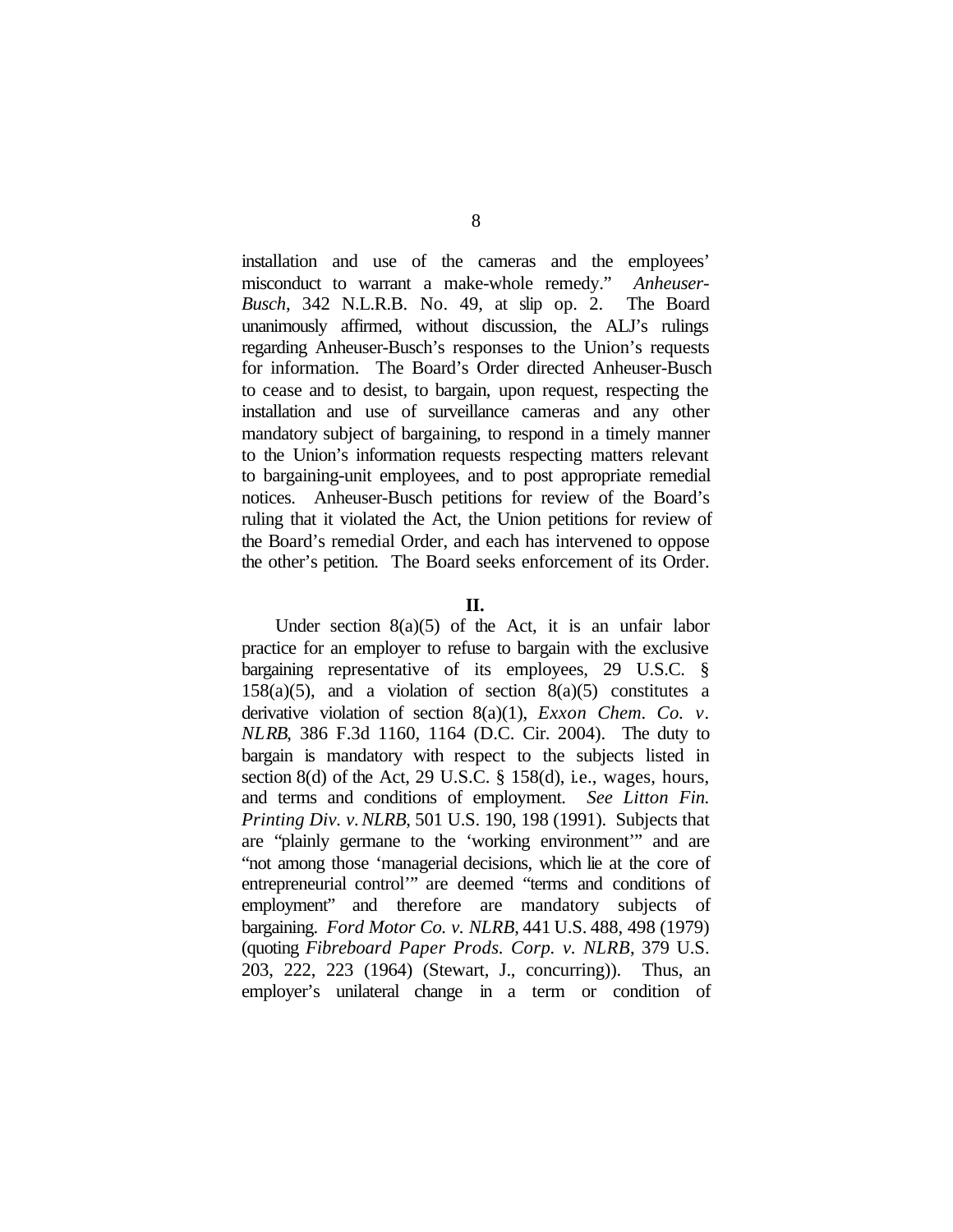employment without first bargaining to impasse violates section 8(a)(5) and (1). *See Litton*, 501 U.S. at 198; *Beverly Health & Rehab.Servs., Inc. v. NLRB*, 317 F.3d 316, 322 (D.C. Cir. 2003).

The court's review of the Board's determinations in an unfair labor practice proceeding is limited, *DaimlerChrysler Corp. v. NLRB*, 288 F.3d 434, 442 (D.C. Cir. 2002), and it may not "displace the Board's choice between two fairly conflicting views, even though the court would justifiably have made a different choice had the matter been before it *de novo*," *Universal Camera Corp. v. NLRB*, 340 U.S. 474, 488 (1951). The Board's classification of bargaining subjects as "terms or conditions of employment" is entitled to "considerable deference," *Ford Motor*, 441 U.S. at 495, and the court will uphold the Board's determination so long as it is "reasonably defensible," *id.* at 497; *see also Regal Cinemas, Inc. v. NLRB*, 317 F.3d 300, 307 (D.C. Cir. 2003). The Board's factual findings are conclusive if supported by substantial evidence in the record as a whole, 29 U.S.C. § 160(e); *Universal Camera*, 340 U.S. at 488. The court, however, will not enforce an order of the Board that is irrational or otherwise inconsistent with the Act. *See, e.g.*, *NLRB v. Fin. Inst.Employees*, 475 U.S. 192, 202 (1986); *Titanium Metals Corp. v. NLRB*, 392 F.3d 439, 445-46 (D.C. Cir. 2004).

# **A.**

Anheuser-Busch contends that the Board erred in ruling that it violated section  $8(a)(5)$  and  $(1)$ , and it first relies on section  $9(b)(3)$ , 29 U.S.C. § 159 $(b)(3)$ , to support the proposition that its use of hidden surveillance cameras is not a mandatory subject of bargaining because the Act exempts matters of internal security from bargaining. That reliance is misplaced. Section 9(b)(3) prohibits the Board from including both rank-and-file employees and guards in a single bargaining unit and from certifying a union as the representative of a guard bargaining unit if the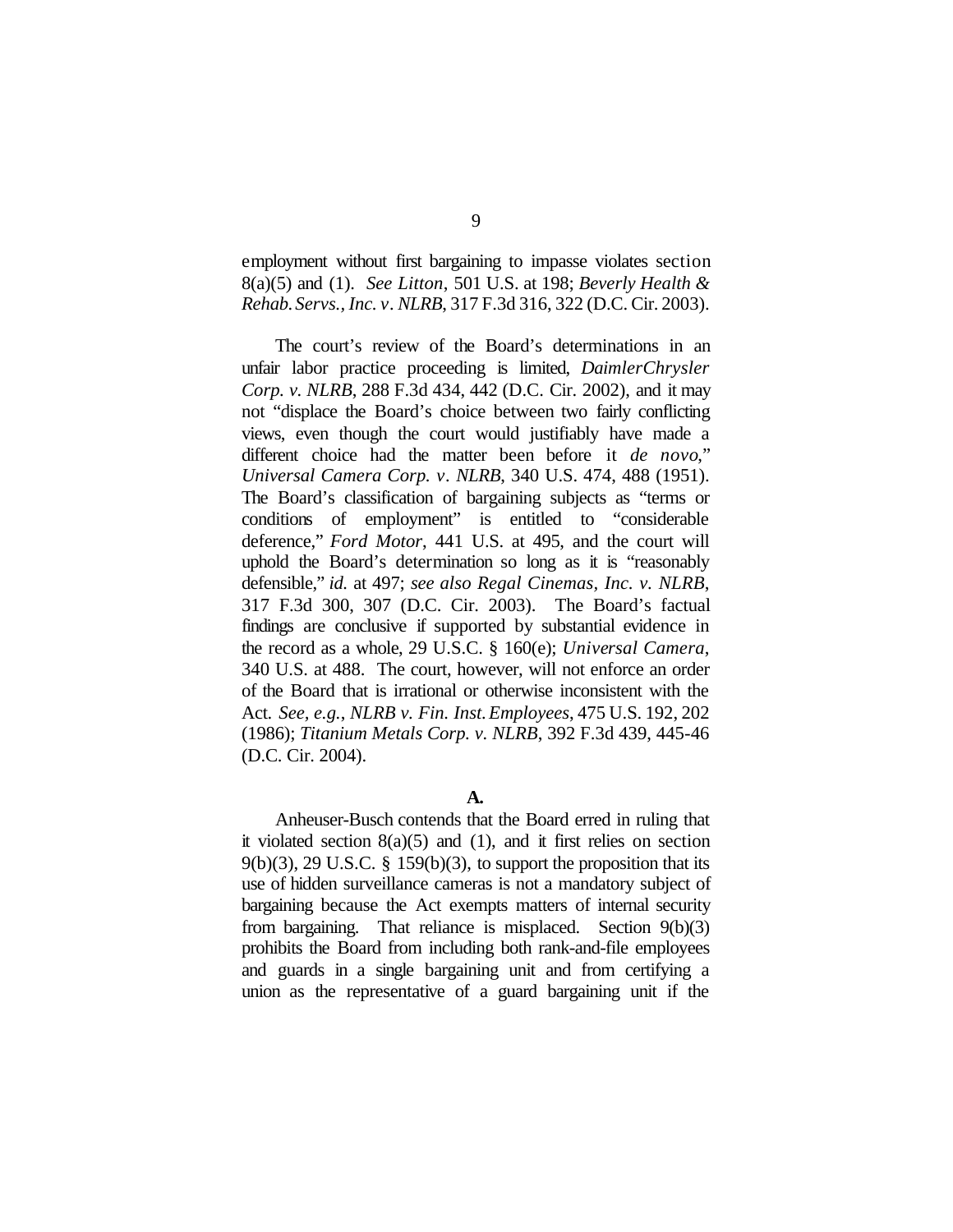union also represents non-guards or is affiliated with a union that does so. This provision does not express a broad policy disfavoring bargaining over security-related matters. In fact, it has nothing to do with bargaining, and the Act does not prevent an employer from bargaining with a properly-constituted unit of security employees. *See, e.g.*, *Swanson Group, Inc.*, 312 N.L.R.B. 184 (1993); *J.W. Mays, Inc.*, 253 N.L.R.B. 717 (1980); *cf. Gen. Serv. Employees Union v. NLRB*, 230 F.3d 909, 913 (7th Cir. 2000). Instead, as the court has noted, "Congress drafted this provision 'to minimize the danger of divided loyalty that arises when a guard is called upon to the enforce the rules of his employer against a fellow union member.'" *Wackenhut Corp. v. NLRB*, 178 F.3d 543, 546 (D.C. Cir. 1999) (quoting *Drivers, Chauffeurs, Warehousemen, & Helpers v. NLRB*, 553 F.2d 1368, 1373 (D.C. Cir. 1977)). Similarly, the cases Anheuser-Busch cites do not suggest that matters of internal security cannot be mandatory subjects of bargaining.

Contrary to Anheuser-Busch's assertion, the Board's rulings in section 8(a)(1) unlawful-surveillance cases easily are reconcilable with its rulings that the use of hidden surveillance cameras constitutes a mandatory subject of bargaining. Although the Board has recognized that an employer may use overt surveillance of its employees' protected, concerted activities where necessary to further its legitimate security concerns, section  $8(a)(1)$  prohibits the employer from using that surveillance in a manner having a tendency "to interfere with, restrain, or coerce employees in the exercise of" such activity, 29 U.S.C. § 158(a)(1). *See, e.g.*, *Nat'l Steel & Shipbuilding Co.*, 324 N.L.R.B. 499 (1997), *enforced*, 156 F.3d 1268 (D.C. Cir. 1998). At most, Anheuser-Busch's contention indicates that the Board's section 8(a)(1) unlawful surveillance cases do not address whether overt surveillance of protected, concerted activities is a mandatory subject of bargaining – a logical omission as section 8(a)(1) does not directly address bargaining.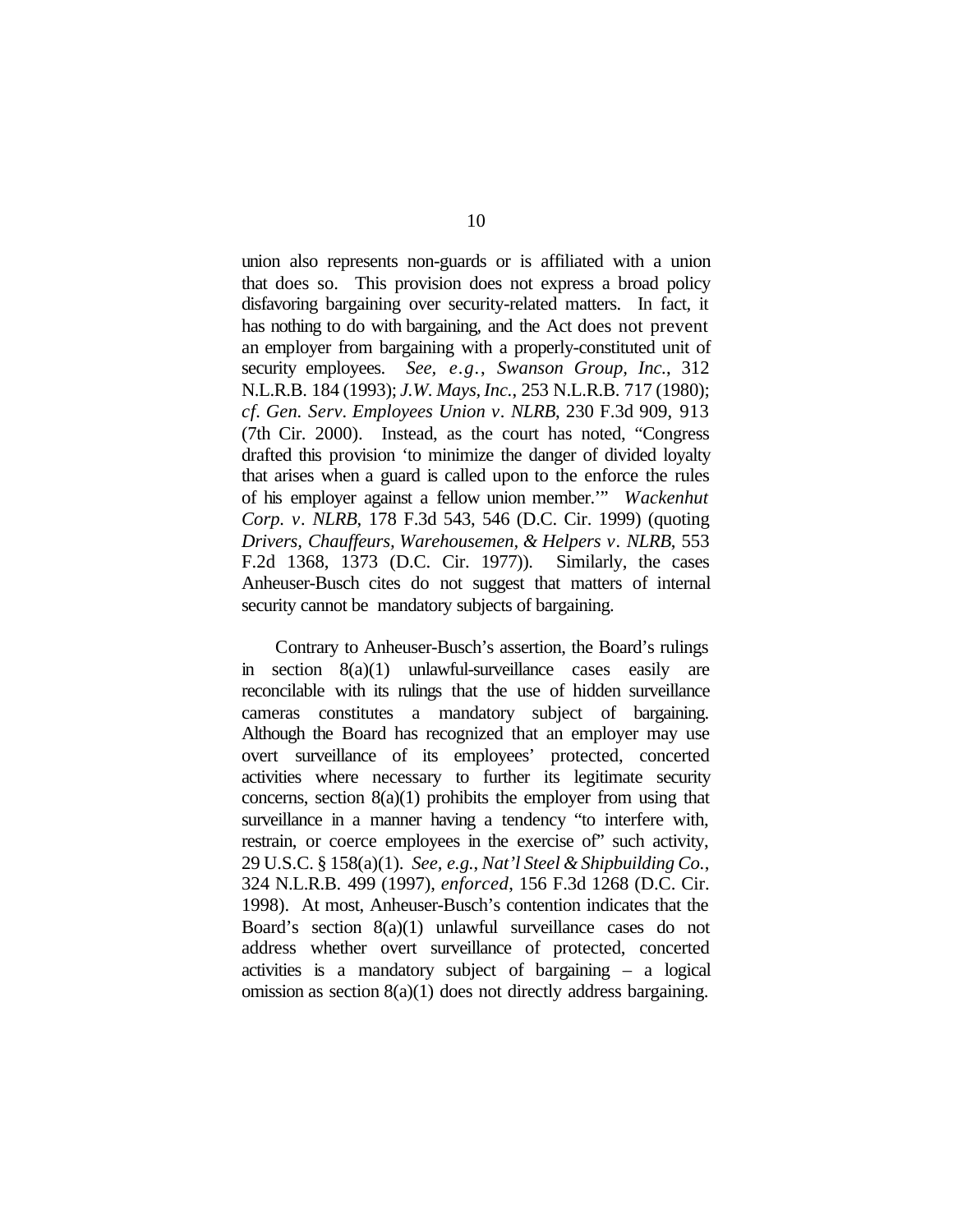Here, the Board also accommodated employers' legitimate security concerns, as its ruling does not prevent an employer from using hidden surveillance cameras after bargaining over the issue.

Anheuser-Busch further contends that *Colgate-Palmolive Co.*, 323 N.L.R.B. 515 (1997), where the Board first ruled that the installation and use of hidden surveillance cameras was a mandatory subject of bargaining, is inapposite because that case involved employees' privacy concerns about being videotaped in a restroom and a fitness room. However, as noted, the wellestablished test for determining whether a subject is a term or condition of employment is not whether it affects employees' privacy interests, but whether it is "plainly germane to the 'working environment'" and "not among those 'managerial decisions, which lie at the core of entrepreneurial control.'" *Ford Motor*, 441 U.S. at 498 (quoting *Fibreboard*, 379 U.S. at 222, 223 (Stewart, J., concurring)). As to the first criterion, after analogizing surveillance cameras to other mandatory subjects of bargaining – physical examinations, drug/alcohol testing requirements, and polygraph testing – because of their shared purpose as "investigatory tools," the Board in *Colgate-Palmolive* concluded that the use of hidden surveillance cameras "has the potential to affect the continued employment of employees whose actions are being monitored." 323 N.L.R.B. at 515. Although the Board also considered the privacy implications of the employer's particular use of hidden surveillance, that issue was secondary to whether the surveillance occurred in "the working environment." *Id.* In any event, although Anheuser-Busch placed the cameras at issue in less sensitive places than the employee restroom and fitness room, the potential for constant monitoring in "the working environment," *id.*, cannot be said to be free of privacy concerns. As to the second criterion, the Board in *Colgate-Palmolive* ruled that the installation and use of hidden surveillance cameras in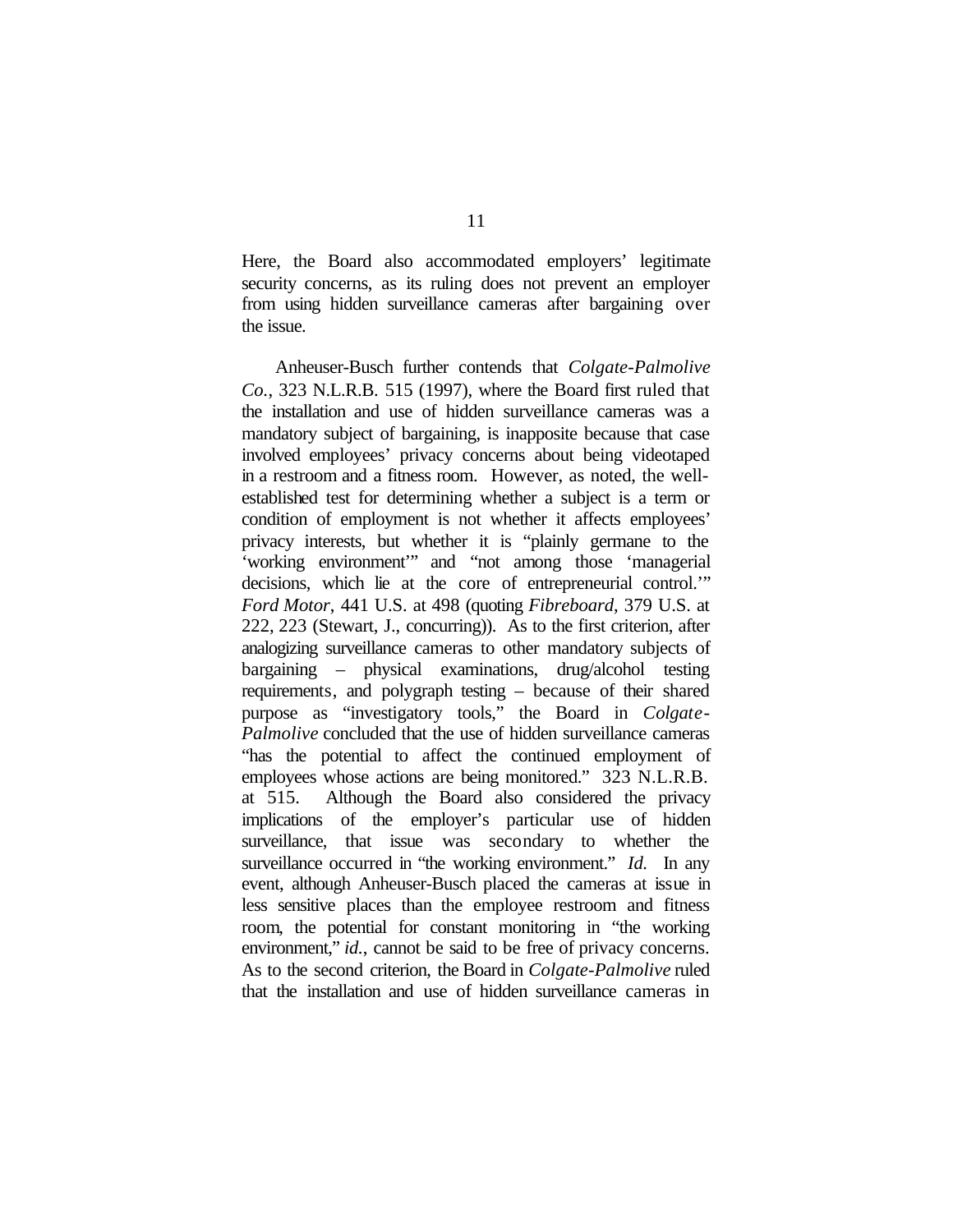the workplace do not constitute managerial decisions that lie at the core of entrepreneurial control because "the use of surveillance cameras is not entrepreneurial in character, is not fundamental to the basic direction of the enterprise, and impinges directly on employment security." *Id.*

The Board reaffirmed its characterization of the use of hidden surveillance cameras as a mandatory subject of bargaining in *National Steel Corp*., 335 N.L.R.B. 747 (2001), where the employer had installed a hidden surveillance camera in a manager's office to determine who was accessing it when the manager was not present. That the Board found the case "not distinguishable in any material respect" from *Colgate-Palmolive*, *id.* at 747, even though the area surveilled was an office, as opposed to a restroom and a fitness room, demonstrates that the extent of possible privacy concerns is not necessarily dispositive in determining whether an employer must bargain over the installation and use of a particular camera. The Seventh Circuit enforced the Board's order in *National Steel Corp. v. NLRB*, 324 F.3d 928, 932 (7th Cir. 2003), concluding that the Board's determination was "objectively reasonable and wholly supported." We agree that the Board's legal conclusion that the installation and use of hidden surveillance cameras in the workplace constitutes a mandatory subject of bargaining is eminently reasonable, especially in light of the cameras' effects on the employees' job security here.

Anheuser-Busch further faults the Board for not explaining what aspects of the use of hidden surveillance cameras should be bargained. In its Decision, however, the Board recognized that while an employer must bargain over a proposal for the use of hidden surveillance cameras and the general reasons for such a proposal, it need not "apprise the union of the location of the cameras or the time in which they will be in use." *Anheuser-Busch*, 342 N.L.R.B. No. 49, slip op. at 2 n.7. Anheuser-Busch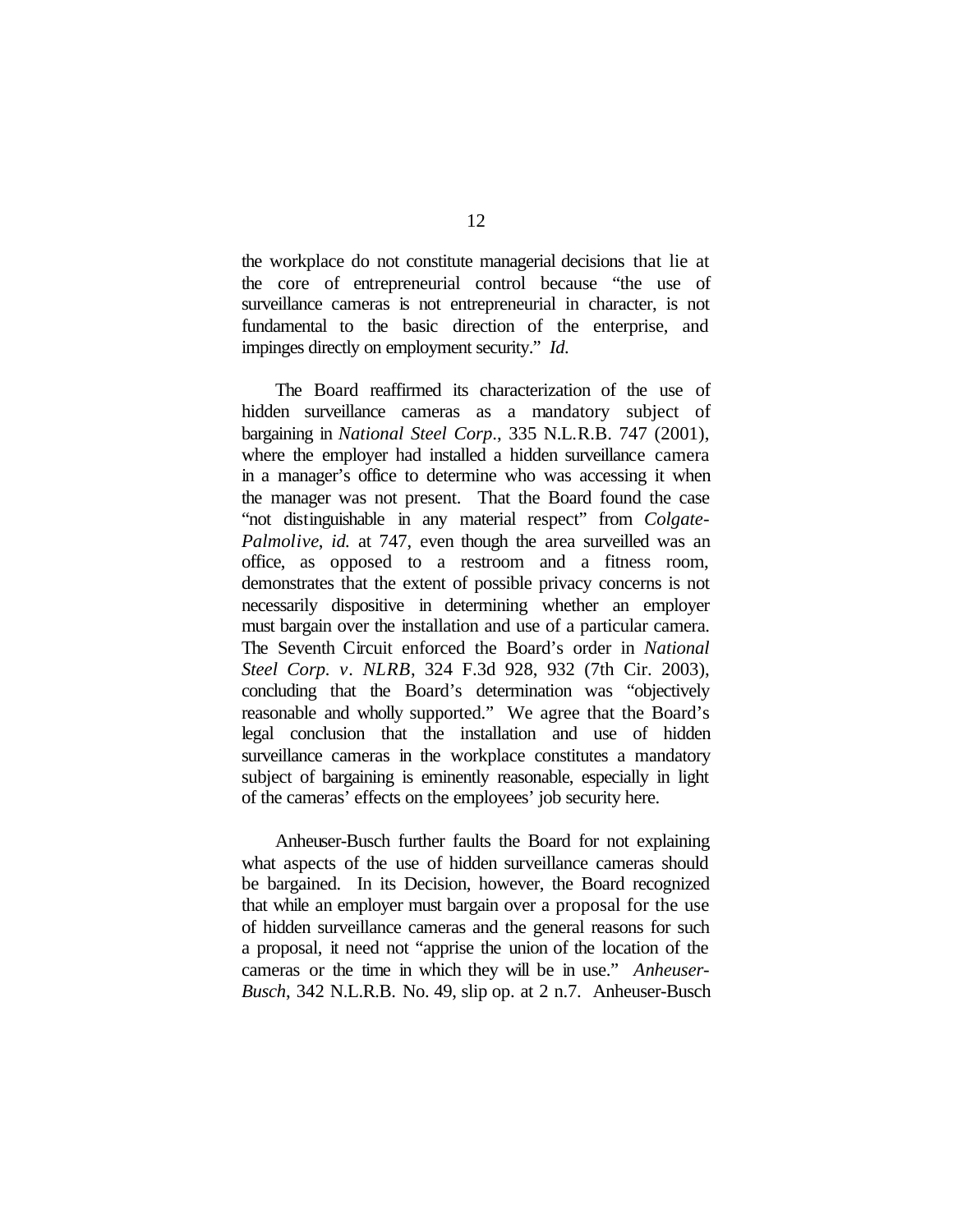responds that, even with this caveat, the Board has created an unworkable situation because "instance-by-instance bargaining . . . is impractical and undercuts an employer's legitimate need for promptness and secrecy." Br. of Pet'r Anheuser-Busch, Inc. at 39. We do not read the Board's Decision to require instanceby-instance bargaining. Instead, the Board has left open what seems to be the far more practical option of a union and an employer bargaining over the general requirements for an employer's use of hidden surveillance cameras as part of their collective bargaining agreement, including, for example, whether the cameras may ever be used, in what general areas the cameras may be used, whether the employer would have to demonstrate some level of suspicion before using the cameras, and whether the cameras may be used to discipline employees. Addressing these and other issues as part of the collective bargaining agreement preserves the benefit of hidden surveillance, while also involving a union in the development of the terms and conditions of their members' employment.

Even if the installation and use of hidden surveillance cameras generally is a mandatory subject of bargaining, Anheuser-Busch contends that it still did not violate section  $8(a)(5)$  and  $(1)$  under the circumstances presented here. It first maintains that the Board's determination that the cameras were trained on an employee work area and break area is not supported by substantial evidence in the record. The record, however, belies Anheuser-Busch's assertion. Although, as the Board noted, "the area surveilled was not a part of the physical plant in which employees worked frequently," *Anheuser-Busch*, 342 N.L.R.B. No. 49, at slip op. 1, it is undisputed that two employees had work assignments in the elevator motors room at least once a month. In fact, the hidden surveillance cameras, which were trained on the stairs leading to the elevator motors room and inside the room itself, recorded those employees performing their routine tasks. Furthermore, the record contains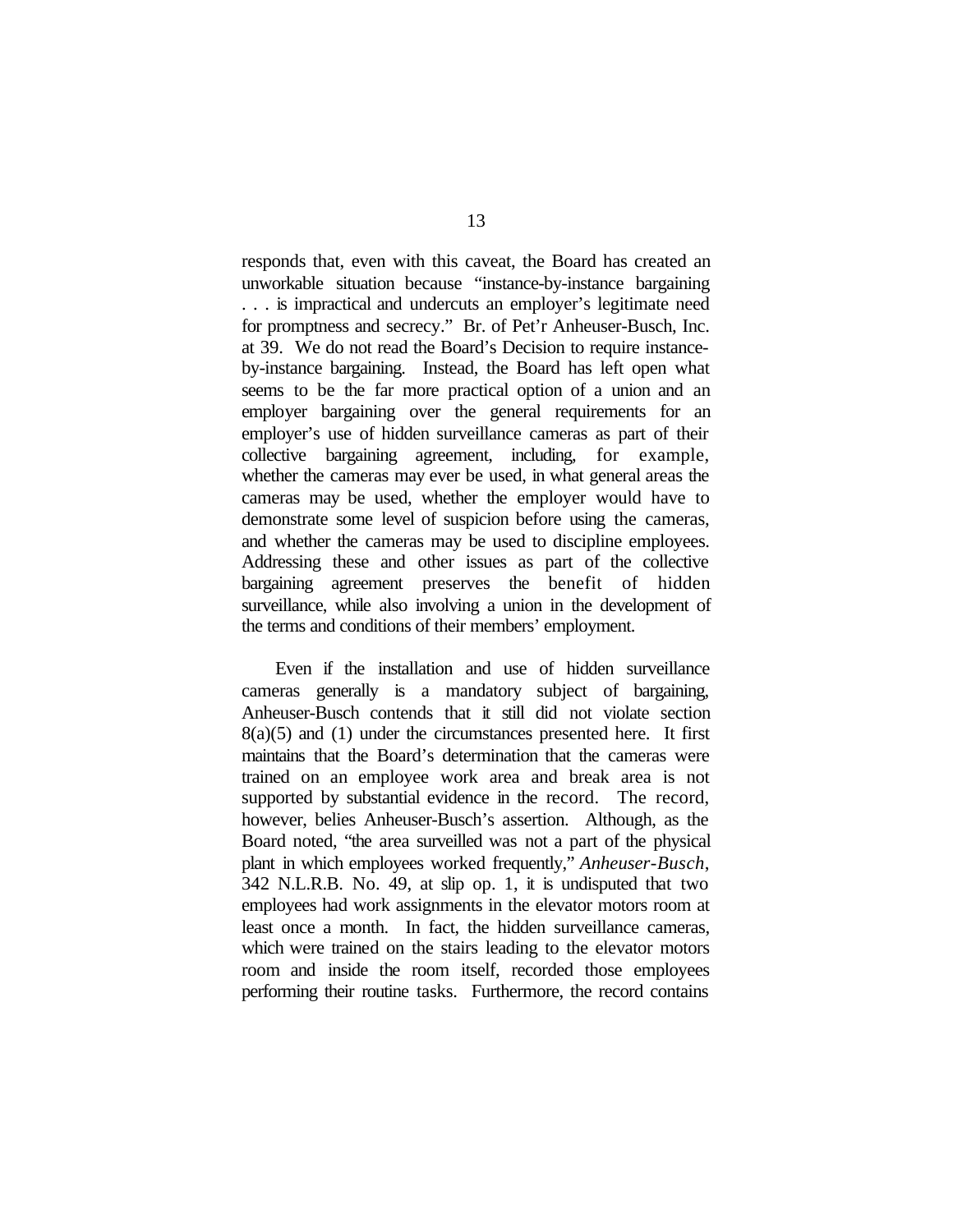ample evidence that the roof generally was a *de facto* break area and that the camera trained on the steps filmed a portion of the roof itself. This evidence is sufficient to support the Board's determination that the hidden surveillance cameras were located within the working environment and therefore that their installation and use was a mandatory subject of bargaining.

Anheuser-Busch next contends that the Union made no demand to bargain. However, a union is obligated to demand bargaining only "[i]f an employer gives a union advance notice of its intention to make a change to a term or condition of employment." *Regal Cinemas*, 317 F.3d at 314. The Union did not know about the hidden surveillance cameras until July 1, 1998 – the day after Anheuser-Busch removed them – and therefore it would have been futile for it to demand bargaining. *See, e.g.*, *id.*; *Teamsters Local Union No. 171 v.NLRB*, 863 F.2d 946, 954 (D.C. Cir. 1988). Anheuser-Busch also contends the Union cannot now claim a violation of the obligation to bargain because it long has been aware of the company's use of surveillance cameras and never has sought bargaining. To the extent that this is a waiver argument, it is contrary to the wellestablished principle that "a union's acquiescence in previous unilateral changes does not operate as a waiver of its right to bargain over such changes for all time." *Verizon N.Y. Inc. v. NLRB*, 360 F.3d 206, 209 (D.C. Cir. 2004) (quoting *Owens-Corning Fiberglas Corp*., 282 N.L.R.B. 609, 609 (1987)) (internal quotation marks omitted); *see also Nat'l Steel*, 324 F.3d at 934. And, to the extent Anheuser-Busch is arguing that there has been no change in the status quo because it has used hidden surveillance cameras before, this argument is nothing more than a re-characterization of the waiver argument and suffers from the same flaws because the Union's purported past acquiescence does not have any present effect. In any event, the two isolated and dated usages of hidden surveillance cameras cited by Anheuser-Busch are insufficient to constitute a practice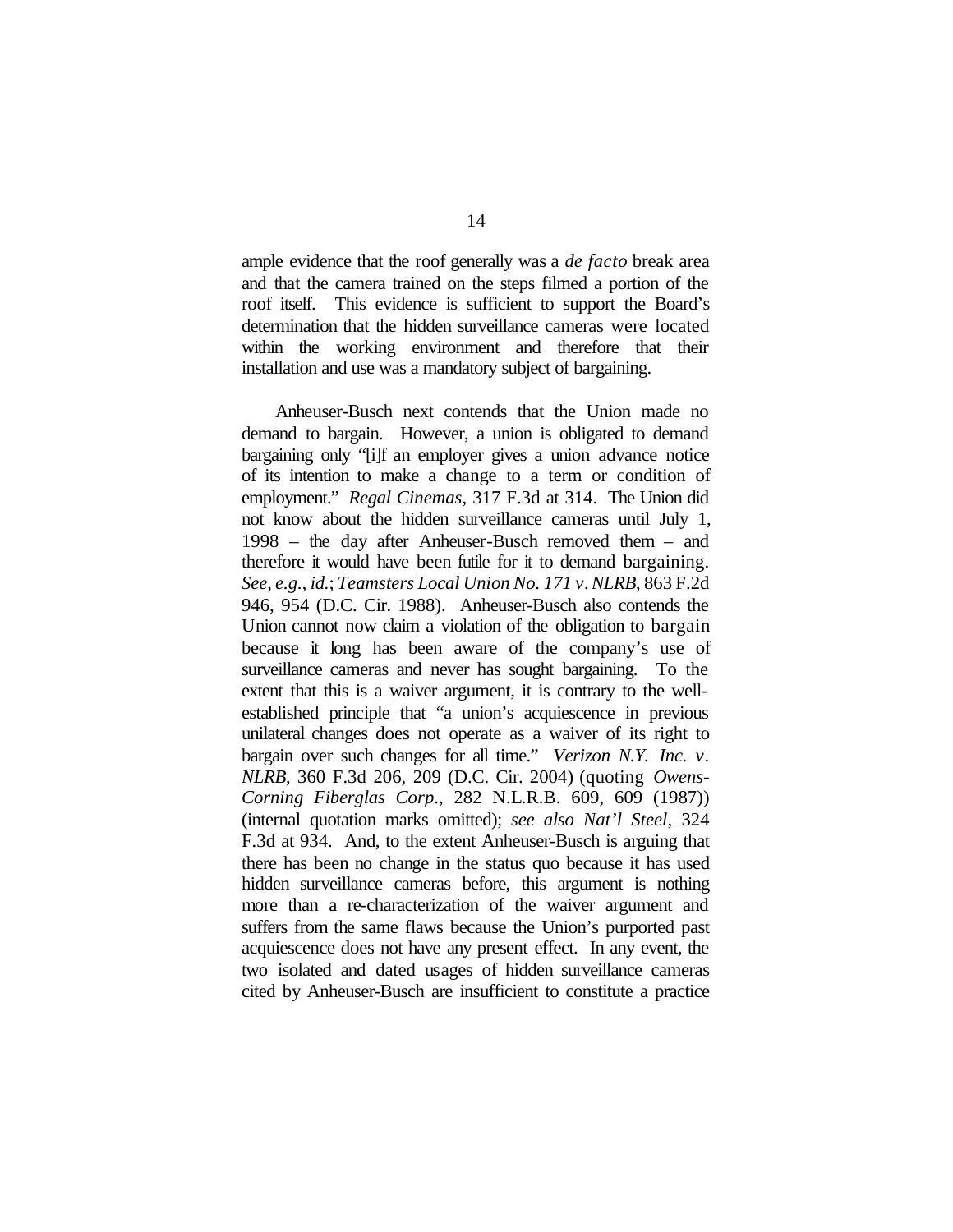that is incorporated implicitly into the terms and conditions of employment.

Therefore, because the Board reasonably concluded that the use of hidden surveillance cameras in the workplace is a mandatory subject of bargaining, substantial evidence in the record supports the Board's finding that Anheuser-Busch used these cameras in the workplace without bargaining over them, and the Union did not waive its right to object to the unilateral change in terms or conditions of employment, we defer to the Board's determination that Anheuser-Busch violated section 8(a)(5) and (1).

#### **B.**

Anheuser-Busch also challenges the Board's determination that it violated section  $8(a)(5)$  and (1) by failing timely to respond to the Union's October 5, 1998, request for information. It is well-settled that "[t]he duty to bargain in good faith also includes the obligation to provide the union with information relevant to the collective bargaining process in certain circumstances." *ConAgra, Inc. v. NLRB*, 117 F.3d 1435, 1439 (D.C. Cir. 1997) (citing *Detroit Edison Co. v. NLRB*, 440 U.S. 301, 303 (1979)). An employer violates the Act not only by refusing to provide such relevant information but also by not providing it in a timely manner. *Providence Hosp. v. NLRB*, 93 F.3d 1012, 1021-22 (1st Cir. 1996); *Woodland Clinic*, 331 N.L.R.B. 735, 736 (2000); *Leland Stanford Junior Univ.*, 307 N.L.R.B. 75, 80 (1992). Although "[a] union's bare assertion that it needs information to process a grievance does not automatically oblige the employer to supply all the information in the manner requested," *Detroit Edison*, 440 U.S. at 314, the court has held that the "the threshold for relevance is low," *DaimlerChrysler*, 288 F.3d at 443 (quoting *Country Ford Trucks, Inc. v. NLRB*, 229 F.3d 1184, 1191 (D.C. Cir. 2000)) (internal quotation marks omitted), such that "[t]he fact that the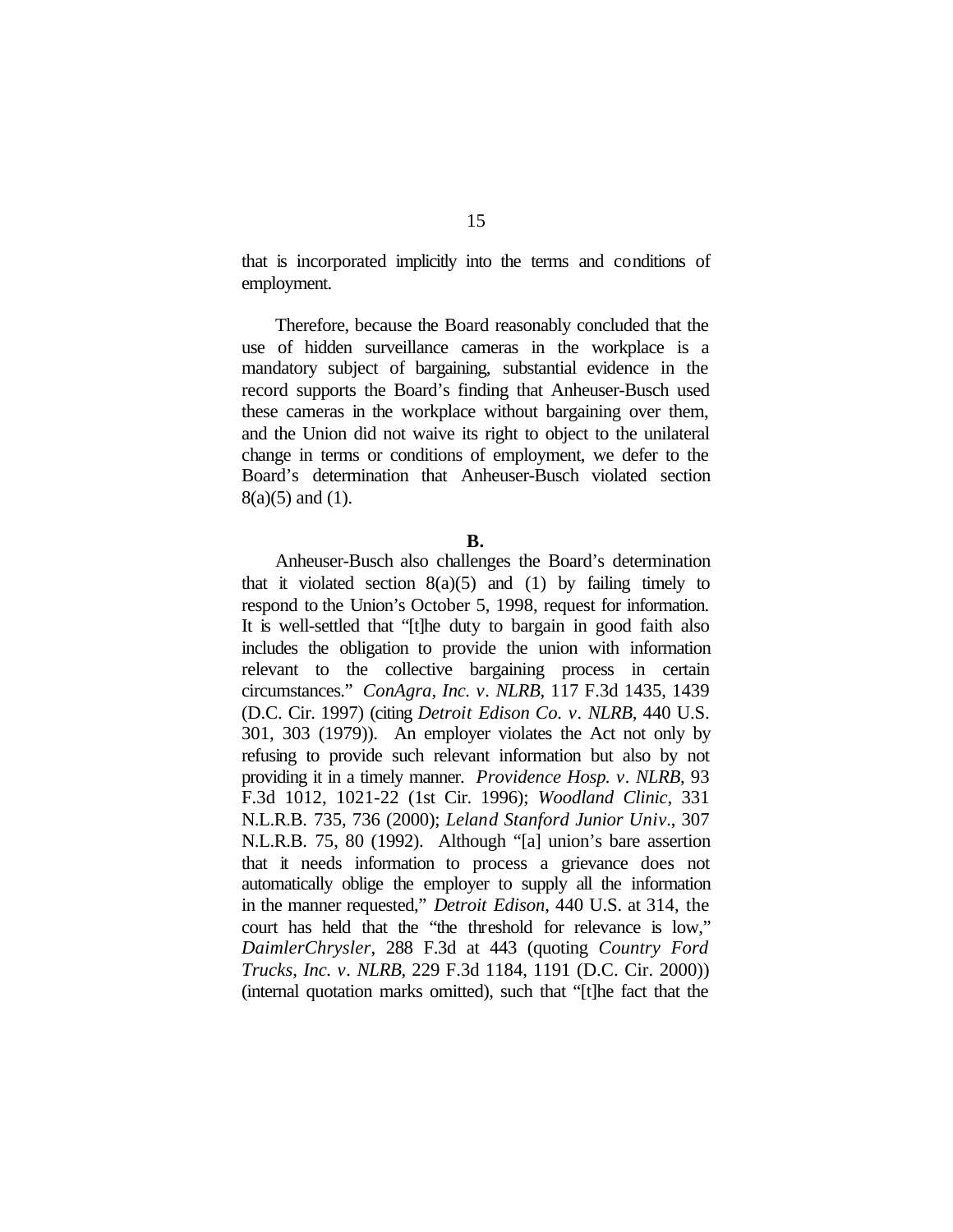information is of probable or potential relevance is sufficient to give rise to an obligation . . . to provide it," *Crowley Marine Servs., Inc. v. NLRB*, 234 F.3d 1295, 1297 (D.C. Cir. 2000) (quoting *Oil, Chem. & Atomic Workers Local Union v. NLRB*, 711 F.2d 348, 359 (D.C. Cir. 1983)) (alteration and omission in original). It therefore is sufficient that the information sought is relevant to the investigation and processing of grievances, *DaimlerChrysler*, 288 F.3d at 443, and the court has recognized that "'[i]nformation related to the wages, benefits, hours, [and] working conditions' of unit employees is presumptively relevant." *Id.* (quoting *Country Ford*, 229 F.3d at 1191) (alteration in original).

Substantial evidence in the record supports the Board's finding that on October 5, 1998, in advance of the first arbitration over the employee discharges, the Union made a written request to Anheuser-Busch for information related to the use of hidden surveillance cameras, which is a term or condition of employment. After not receiving a complete response, the Union followed up with another letter on November 2, 1998. Although Anheuser-Busch provided the Union with information about the use of such cameras in Stockhouse 16, the record indicates that it failed to provide the requested information about surveillance in other areas of the workplace until over six months later. Because the Union had put Anheuser-Busch on notice that it desired information relevant to a mandatory subject of bargaining, it was under no obligation to make continued requests, and thus cannot be said to have abandoned its request in the face of Anheuser-Busch's resistance. Anheuser-Busch's suggestion that the Board's determination is inconsistent with the reality of information exchanges that occur prior to arbitration proceedings ignores that this information relates to a term or condition of employment and therefore is presumptively relevant regardless of the context in which the request arose. *See DaimlerChrysler*, 288 F.3d at 443. The Board therefore did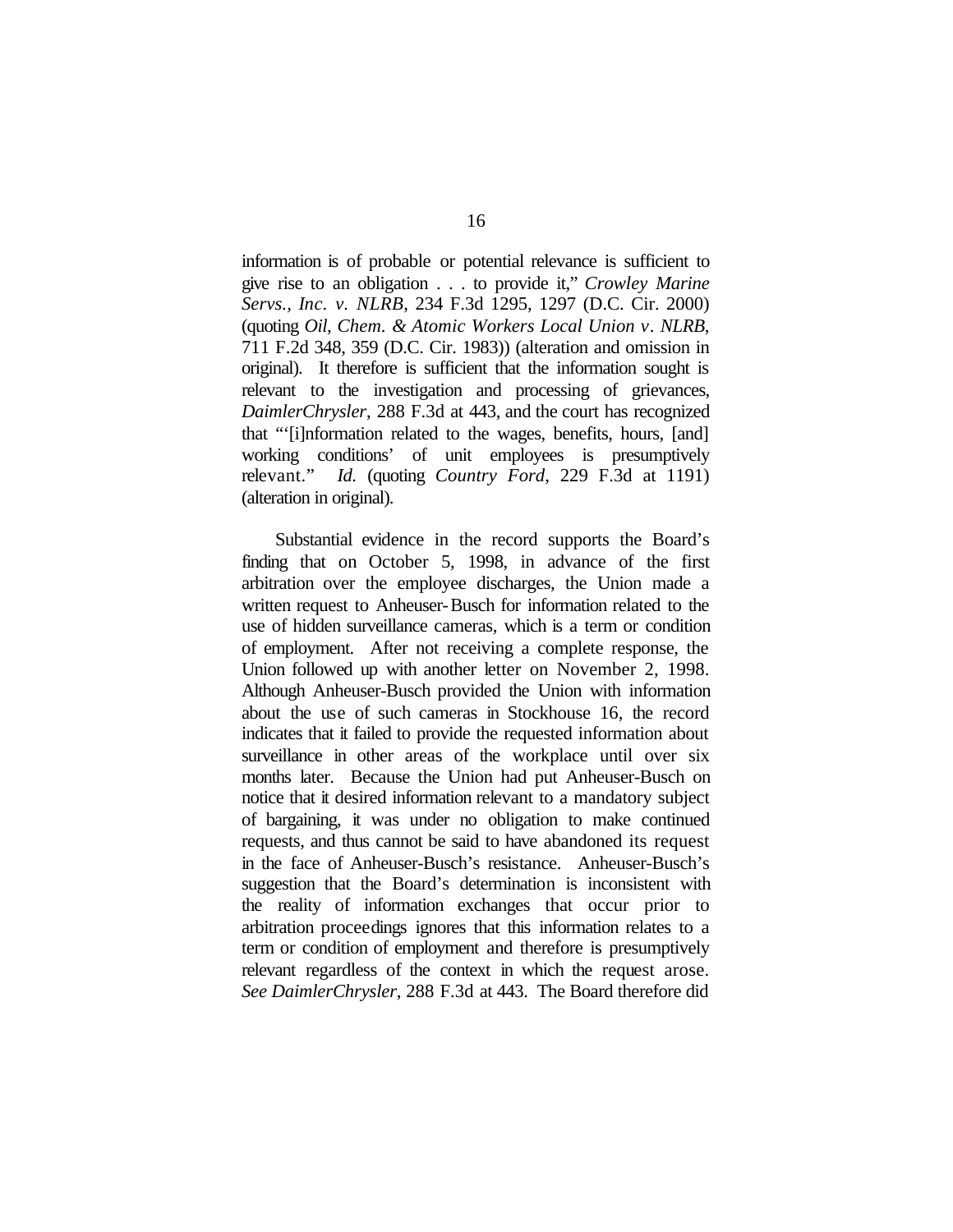not need to determine whether the information request was relevant to the particular arbitration. Furthermore, the employer's obligation is to provide relevant information upon request, and thus, contrary to Anheuser-Busch's contention, it is not something over which the employer may opt to bargain during an arbitration, *see, e.g.*, *Crowley Marine*, 234 F.3d at 1297; *Country Ford*, 229 F.3d at 1191-92. Because Anheuser-Busch's resistance to providing the Union with information related to a term or condition of employment, the Board properly determined that its actions were contrary to its duty to bargain in good faith and therefore violated the Act.

## **III.**

Although in agreement with the Board's determination that Anheuser-Busch violated section 8(a)(5) and (1), the Union challenges the Board's failure to order a make-whole remedy for the disciplined employees. In evaluating the Board's chosen remedy, the court "give[s] great deference to [its] selection." *CaterairInt'l v. NLRB*, 22 F.3d 1114, 1120 (D.C. Cir. 1994);*see also Phelps Dodge Corp. v. NLRB*, 313 U.S. 177, 194 (1941). As the court has stated, "The Act does not require the Board to 'order that which a complaining party may regard as "complete relief" for every unfair labor practice.'" *Teamsters Local Union No. 639 v. NLRB*, 924 F.2d 1078, 1085 (D.C. Cir. 1991) (quoting *Shepard v. NLRB*, 459 U.S. 344, 352 (1983)). Rather, "[a] party challenging the Board's choice of remedy must show that the remedy is 'clearly inadequate in light of the findings of the Board.'" *Id*. (quoting *Int'l Union of Elec. Workers v. NLRB*, 434 F.2d 473, 478 (D.C. Cir. 1970). The court will not enforce the Board's remedial order, however, when it fails to distinguish adequately its applicable precedent. *See, e.g.*, *Gen. Elec. Co. v. NLRB*, 117 F.3d 627, 636 (D.C. Cir. 1997); *Avecor, Inc. v. NLRB*, 931 F.2d 924, 933 (D.C. Cir. 1991); *cf. DaimlerChrysler*, 288 F.3d at 445.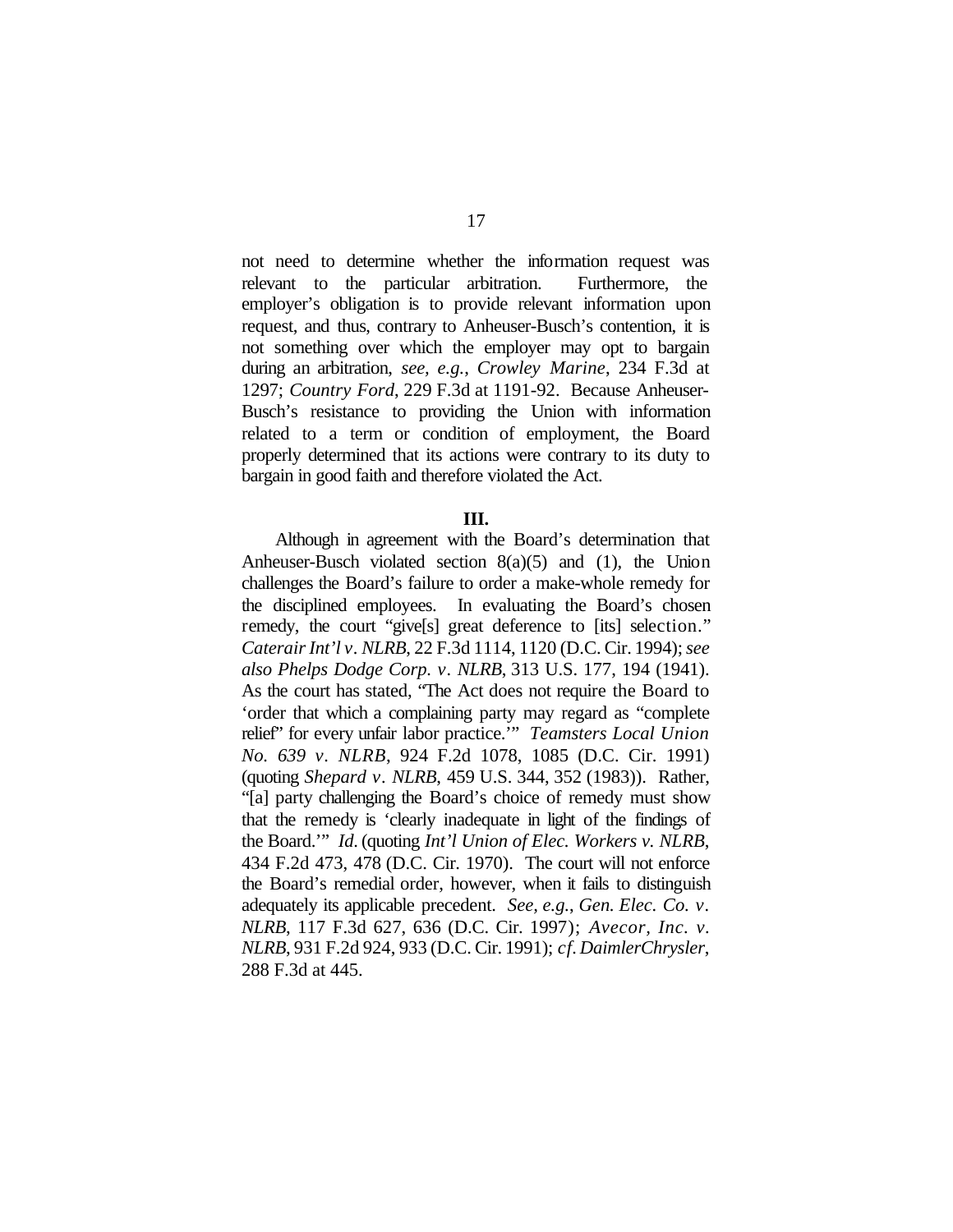In an effort to remedy Anheuser-Busch's unfair labor practices, the Board entered a cease-and-desist order, ordered it to bargain over hidden surveillance upon request, and required it to post remedial notices. However, relying on section 10(c) of the Act, a majority of the Board refused to order make-whole relief for the sixteen disciplined employees because there was "an insufficient nexus in the instant case between [Anheuser-Busch's] unlawful installation and use of the cameras and the employees' misconduct." *Anheuser-Busch*, 342 N.L.R.B. No. 49, slip op. at 2. Section 10(c) "delegate[s] to the Board the primary responsibility for making remedial decisions that best effectuate the policies of the Act." *ABF Freight Sys., Inc. v. NLRB*, 510 U.S. 317, 323-24 (1994). However, that section also provides, as relevant, "No order of the Board shall require the reinstatement of any individual as an employee who has been suspended or discharged, or the payment to him of any back pay, if such individual was suspended or discharged for cause." 29 U.S.C. § 160(c).

Section 10(c) does not expressly address whether the Board shall or shall not deny make-whole relief where an employer would not have discovered its employees' misconduct but-for its own unlawful action. As the Seventh Circuit has observed, "[T]he proviso [in § 10(c)] does not prevent the Board from insisting that the employer [prove 'cause'] without using the 'fruit' of the violation. . . . Section 10(c) does not speak to burdens of persuasion, fruits of violations, exclusionary rules, and the other paraphernalia of trials and inferences." *Communication Workers v. NLRB*, 784 F.2d 847, 851 (7th Cir. 1986); *cf. NLRB v. Transp. Mgmt.Corp.*, 462 U.S. 393, 401 n.6 (1983). The Board, of course, "may fill interstices with a reasoned approach." *Communication Workers*, 784 F.2d at 851; *see also Beth Israel Hosp. v. NLRB*, 437 U.S. 483, 501 (1978); *BPH & Co., Inc. v. NLRB*, 333 F.3d 213, 222 (D.C. Cir. 2003). Here, however, the Board has not adopted a reasoned approach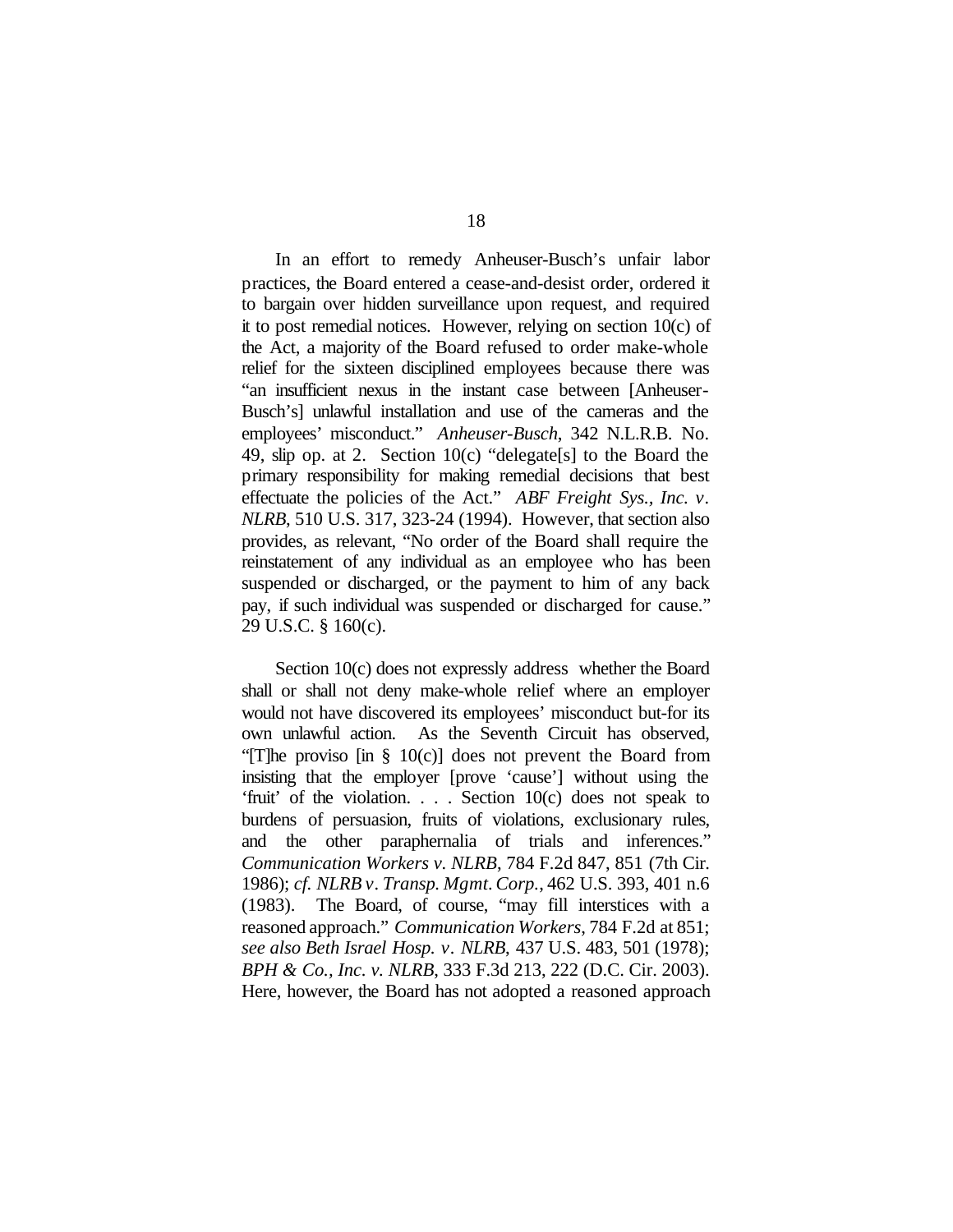because it has failed to distinguish adequately its prior decisions.

In *Tocco, Inc.*, 323 N.L.R.B. 480 (1997), the Board ordered make-whole relief for employees who were discharged for drug use after the employer unilaterally changed its drug testing policy. The Board majority has attempted to distinguish *Tocco* by maintaining that it involved a unilateral change "to the very policy under which the employees were discharged," *Anheuser-Busch*, 342 N.L.R.B. No. 49, at slip op. 2, whereas here "the rules that the employees violated were unaltered and preexisting," *id*. As the dissenting Board member correctly concluded, this purported distinction ignores that the employer in *Tocco* did not alter its underlying drug use policy. Instead, the employer unilaterally changed from testing employees only for cause as determined by evidence of possession or use of drugs by a specific employee to a policy of determining cause based on overall safety, efficiency, and production records. *Tocco*, 323 N.L.R.B. at 489. This unilateral change resulted in the testing of all employees. *Id.* Similarly, in the instant case, the employer did not alter its underlying conduct rules, but instead unilaterally instituted a new means for detecting violations of a preexisting standard of conduct. In both cases, the employer would not have discovered the employees' misconduct but-for its unlawful unilateral change. Consequently, the Board's purported distinction between the cases fails, and the Board has treated like situations differently.

Furthermore, in *Great Western Produce, Inc.*, 299 N.L.R.B. 1004 (1990), the Board ruled that the unilateral implementation of certain work rules, including a record-keeping system that tracked employees' shortcomings, violated section 8(a)(5). The Board, after noting that it traditionally orders make-whole relief "where an employee's loss stems directly from the [employer's] unfair labor practice," stated that an "employer may avoid having to reinstate and pay backpay to an employee discharged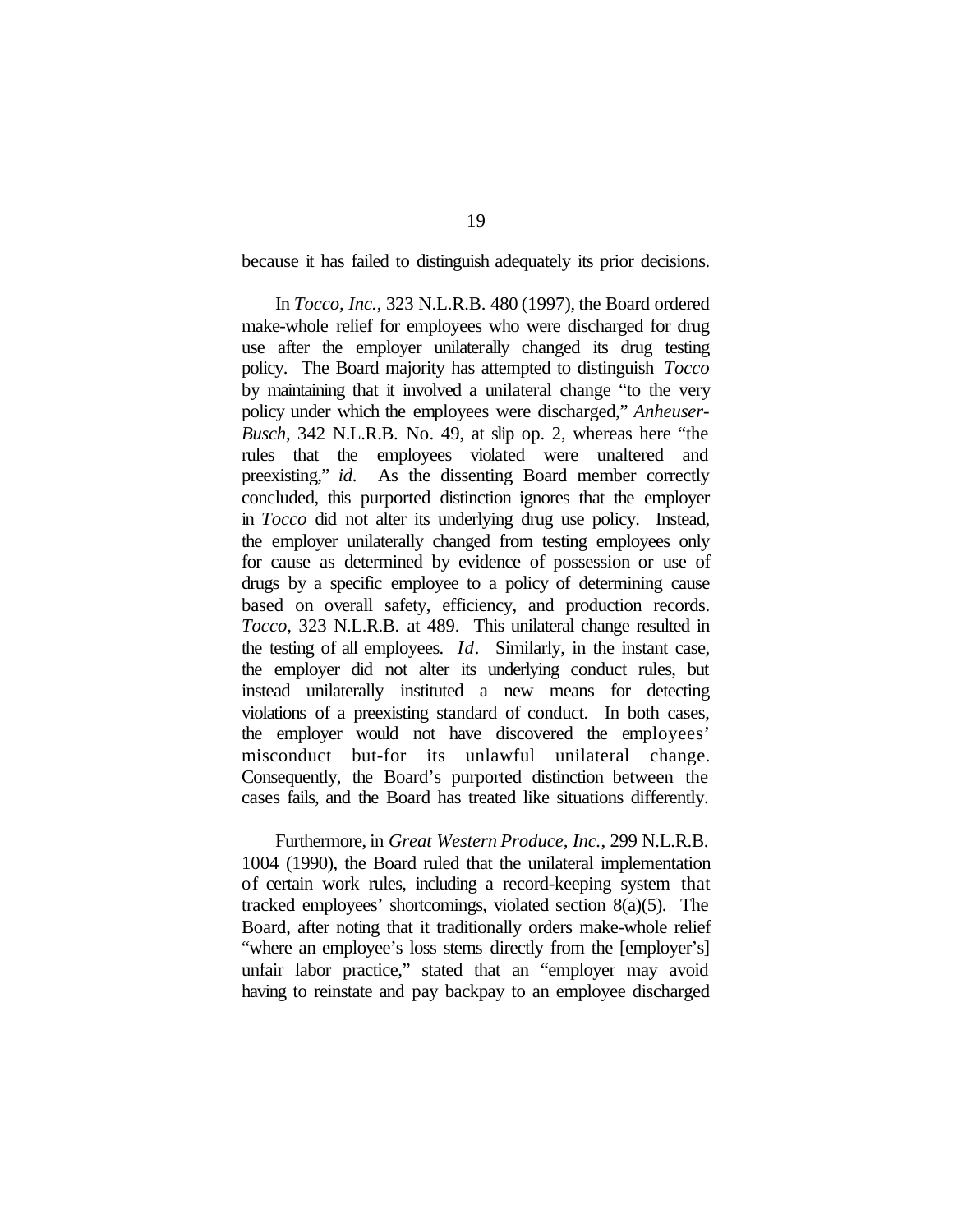pursuant to an unlawfully instituted rule or policy if the employer demonstrates that it would have discharged the employee even absent that rule or policy." *Id.* at 1006. Contrary to the view of the Board majority, *Great Western* applied this remedial rule not just where the employer discharged employees for violating substantive rules that were unlawfully changed but also where the employer's unlawful work rule allowed it to discover grounds for an employee's discharge. For example, in *Great Western*, one of the unlawful unilateral changes was the employer's establishment of employee warning reports that chronicled performance and conduct and that served as a basis for discipline over time. The Board ordered reinstatement with backpay where the employer's "unilaterally instituted recordkeeping system contributed to his supervisor's knowledge of his excessive tardiness and absenteeism," *id.*, which were the substantive violations that led to discharge, because the employer "[did] not assert any basis independent of the unlawfully imposed employee warning reports for [the employee's] termination," *id.* at 1007 n.13. Where the employer "had a source of knowledge about [another employee's unsatisfactory performance] independent of the unlawful employee warning reports," the Board refused to order reinstatement and backpay. *Id.* at 1007.

Here, as in *Great Western*, and unlike *Taracorp Industries, Inc.*, 273 N.L.R.B. 221 (1984), upon which the Board principally relied, Anheuser-Busch does not assert a source of knowledge of the employee's misconduct independent of the unlawful change in the manner that it monitors and tracks its employees' activities. That the employees confessed during the investigatory interview is irrelevant because there is no record evidence that Anheuser-Busch relied on those statements to discipline the employees or that they would have been subject to investigatory interviews absent the misconduct discovered on the videotape footage. Thus, the refusal of the Board majority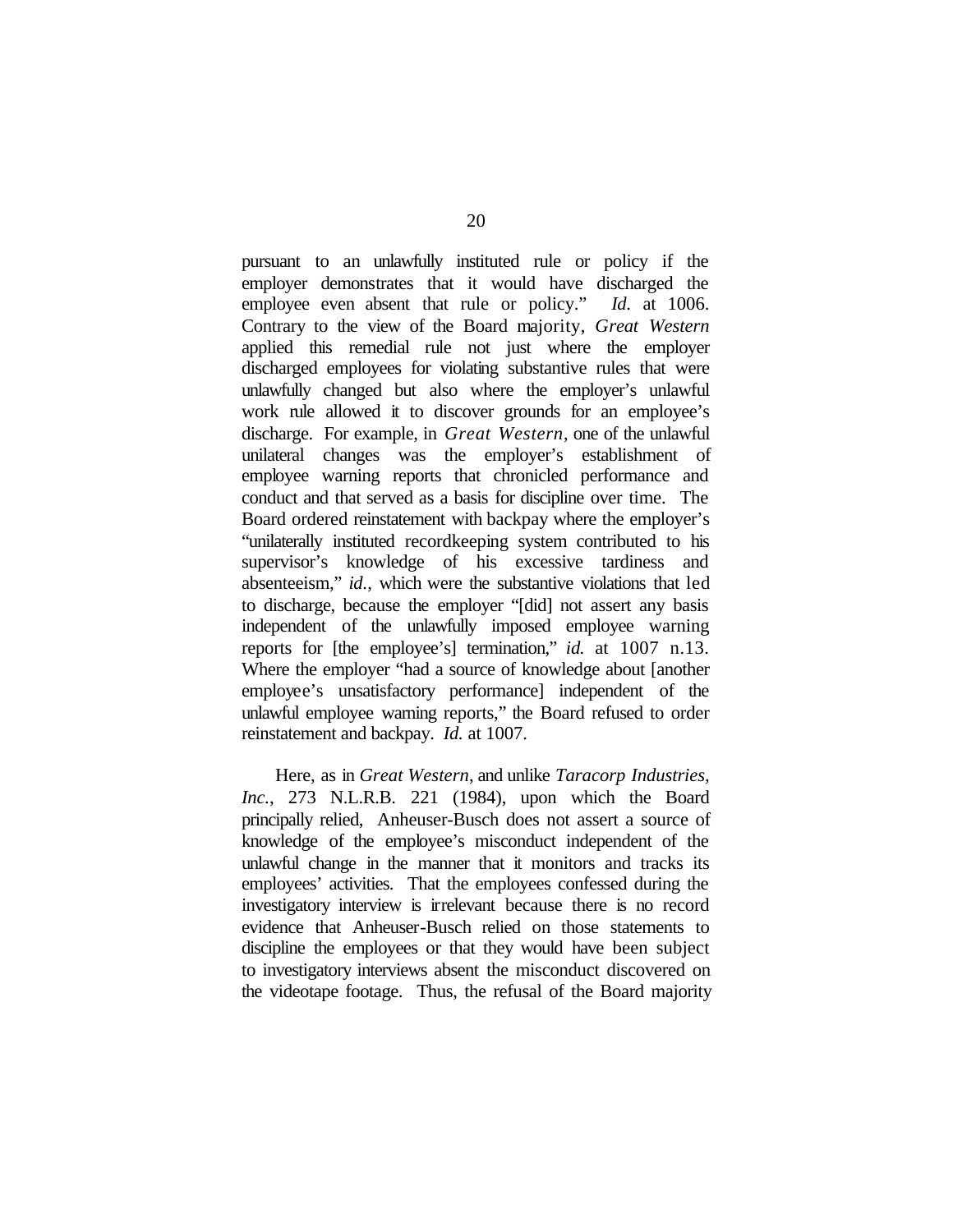to order reinstatement here cannot be enforced because it also is inconsistent with its approach in *Great Western*.

Despite the shortcomings of the remedial aspect of the Board's Decision, it remains for the Board to determine, based on policies consistent with the Act, whether reinstatement is not appropriate here because an exclusionary rule would improperly "reward [employees] who engage[] in unprotected conduct." *Anheuser-Busch*, 342 N.L.R.B. No. 49, slip op. at 2. The Supreme Court stated when the Act was in its infancy that "[i]n the exercise of its informed discretion the Board may find that effectuation of the Act's policies may or may not require reinstatement. We have no warrant for speculating on matters of fact the determination of which Congress has entrusted to the Board." *Phelps Dodge*, 313 U.S. at 195-96. Because the Board failed to distinguish adequately its prior decisions that support ordering make-whole relief, a remand is necessary so the Board can apply, distinguish adequately, or overrule those precedents.

Accordingly, we deny Anheuser-Busch's petition, grant the Union's petition, and remand the case for the Board to address the appropriate remedial order for the disciplined employees. We note that while the Board's Order refers twice to "surveillance cameras," *Anheuser-Busch*, 342 N.L.R.B. No. 49, slip op. at 10, its Decision is plainly limited to "hidden surveillance cameras," *id.* at 1, and, on remand, the Order should be corrected to reflect that fact.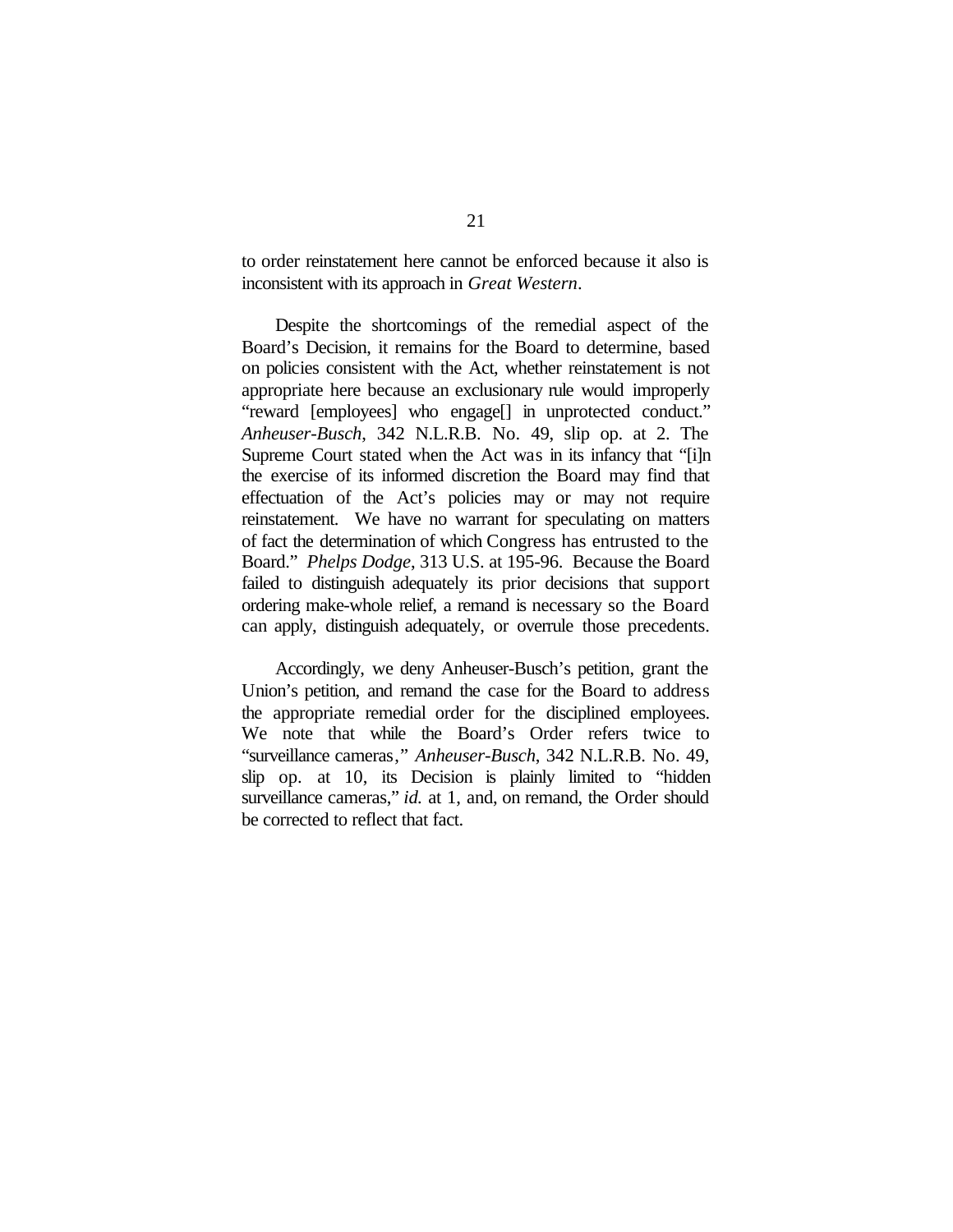SENTELLE, *Circuit Judge*, *dissenting in part*: I am completely in concurrence with the Court's opinion denying Anheuser-Busch's petition. I cannot concur in that portion of the opinion which grants the petition of the union.

To recap briefly what is well set forth in the opinion in the majority, Anheuser-Busch disciplined sixteen employees. It discharged five for violating the company's drug use policy (and by all appearances, the drug laws of the state of Missouri and possibly the United States). It entered last-chance agreements with seven employees for leaving assigned work areas for extended periods, sleeping on the job, and urinating on the roof of the brewhouse. It suspended four for leaving assigned work areas for extended periods. The Board, quite expectedly, approved this course of discipline. It did so acting under the authority of section 10(c) of the National Labor Relations Act ("the Act"), 29 U.S.C. § 160(c). That section provides, in pertinent part, "no order of the Board shall require the reinstatement of any individual as an employee who has been suspended or discharged, or the payment to him of any backpay, if such individual was suspended or discharged for cause." The employees whose status is at issue in the union's petition were discharged or suspended for cause. The Board's order, in perfect compliance with the statute, did not require reinstatement. The Court holds this error.

My understanding of the role of the court in the application of a statute, and specifically in the review of statutory application by federal agencies, is that: "If the intent of Congress is clear, that is the end of the matter; for the court, as well as the agency, must give effect to the unambiguously expressed intent of Congress." *Chevron U.S.A. Inc. v. Natural Resources Defense Council, Inc.*, 467 U.S. 837, 842-43 (1984). That should be the end of the matter. We have no need for legislative history, *Chevron* step 2, or any other tools. The plain